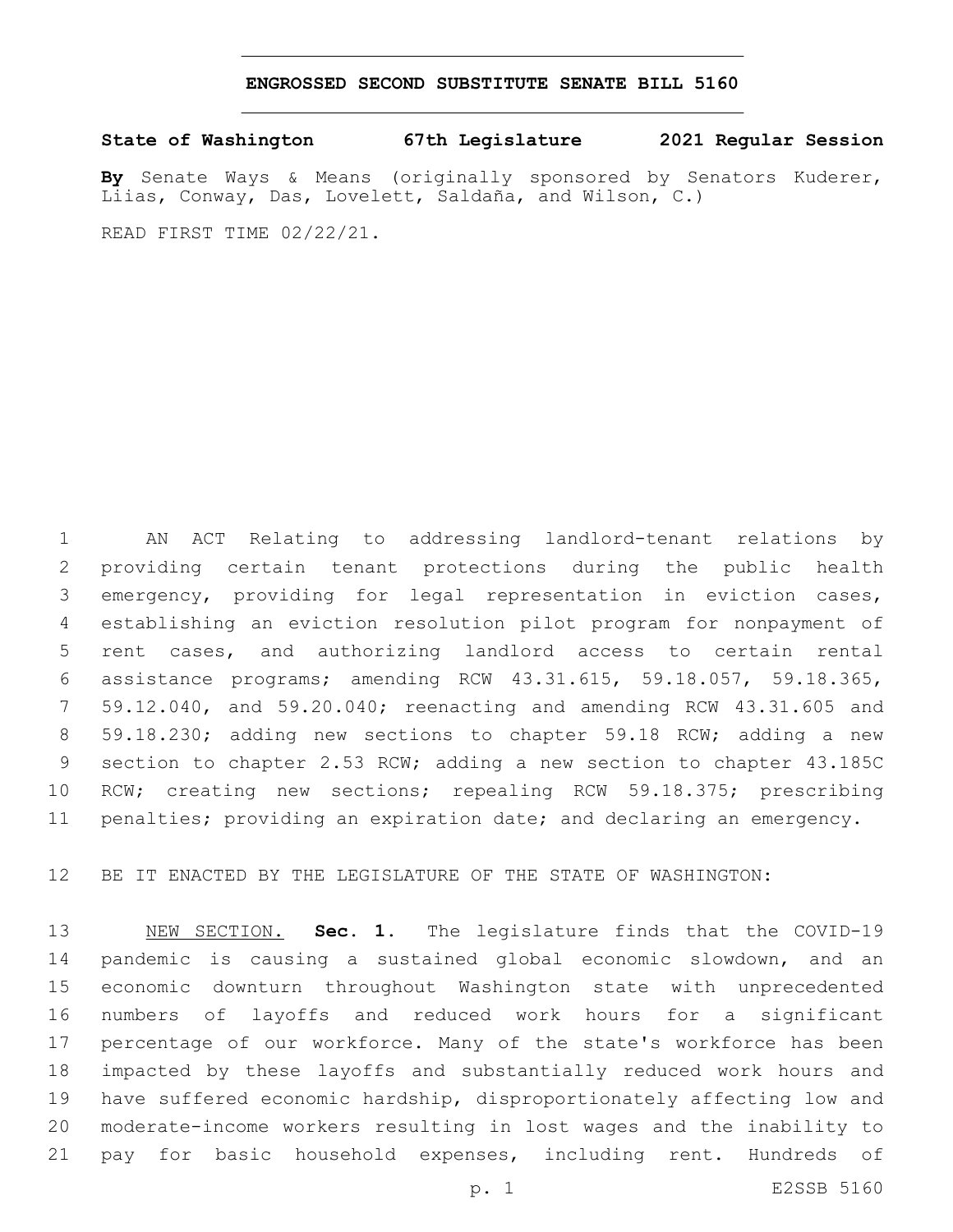thousands of tenants in Washington are unable to consistently pay their rent, reflecting the continued financial precariousness of many renters in the state. Before the COVID-19 pandemic, nonpayment of rent was the leading cause of evictions within the state. Because the COVID-19 pandemic has led to an inability for tenants to consistently pay rent, the likelihood of evictions has increased, as well as life, health, and safety risks to a significant percentage of the state's tenants. As a result, the governor has issued a temporary moratorium on evictions as of March 2020, with multiple extensions and other related actions, to reduce housing instability and enable tenants to 11 stay in their homes.

 Therefore, it is the intent of the legislature with this act to increase tenant protections during the public health emergency, provide legal representation for qualifying tenants in eviction cases, establish an eviction resolution pilot program to address nonpayment of rent eviction cases before any court filing, and ensure tenants and landlords have adequate opportunities to access state and local rental assistance programs to reimburse landlords for unpaid 19 rent and preserve tenancies.

 NEW SECTION. **Sec. 2.** A new section is added to chapter 59.18 21 RCW to read as follows:

 The definitions in this section apply to sections 3 and 4 of this act unless the context clearly requires otherwise.

 (1) "Dwelling unit" has the same meaning as defined in RCW 59.18.030, and includes a manufactured/mobile home or a mobile home 26 lot as defined in RCW 59.20.030.

 (2) "Eviction moratorium" refers to the governor of the state of Washington's proclamation 20.19-5, proclaiming a moratorium on certain evictions for all counties throughout Washington state on December 31, 2020, and any subsequent orders extending or amending such proclamation until it expires or is terminated by the governor 32 of the state of Washington.

 (3) "Landlord" has the same meaning as defined in RCW 59.18.030 34 and 59.20.030.

 (4) "Public health emergency" refers to the governor of the state of Washington's proclamation 20-05, proclaiming a state of emergency for all counties throughout Washington state on February 29, 2020, and any subsequent orders extending or amending such proclamation due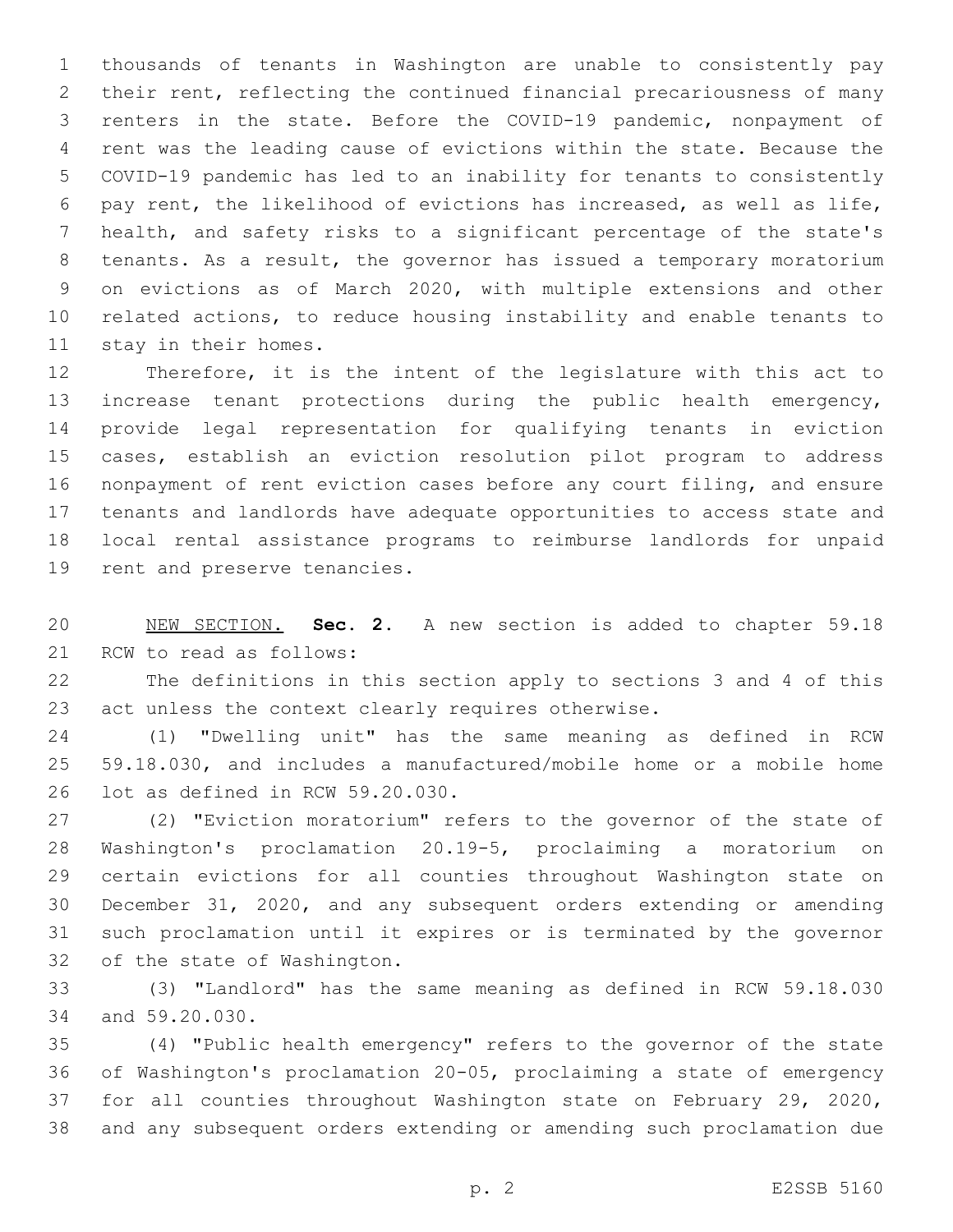to COVID-19 until the proclamation expires or is terminated by the 2 governor of the state of Washington.

(5) "Rent" has the same meaning as defined in RCW 59.18.030.

 (6) "Tenant" refers to any individual renting a dwelling unit or lot primarily for living purposes, including any individual with a tenancy subject to this chapter or chapter 59.20 RCW or any individual residing in transient lodging, such as a hotel or motel or camping area as their primary dwelling, for 30 days or more prior to March 1, 2020. "Tenant" does not include any individual residing in a hotel or motel or camping area as their primary dwelling for more than 30 days after March 1, 2020, if the hotel or motel or camping area has provided the individual with a seven-day eviction notice, which must include the following language: "For no-cost legal assistance, please call 2-1-1 or the Northwest Justice Project CLEAR Hotline outside King County (888) 201-1014 weekdays between 9:15 a.m. – 12:15 p.m., or (888) 387-7111 for seniors (age 60 and over). You may find additional resource information at http:// www.washingtonlawhelp.org." "Tenant" also does not include occupants of homeless mitigation sites or a person entering onto land without permission of the landowner or lessor. For purposes of this subsection, any local government provision of solid waste or hygiene services to unsanctioned encampments does not constitute permission 23 to occupy land.

#### **TENANT PROTECTIONS**

 NEW SECTION. **Sec. 3.** A new section is added to chapter 59.18 26 RCW to read as follows:

 (1) For rent that accrued between March 1, 2020, and the governor's eviction moratorium expiration date, a tenant's nonpayment of rent must not be a factor in any housing decision affecting a tenant's right or ability to occupy a rental dwelling unit. This subsection applies equally to tenants and prospective tenants.

 (2) A landlord may not charge or impose any late fees or other charges against any tenant for the nonpayment of rent that became due 34 during the public health emergency.

 (3)(a) A landlord may not deny, discourage application for, or otherwise make unavailable any rental dwelling unit based on a tenant's or prospective tenant's medical history including, but not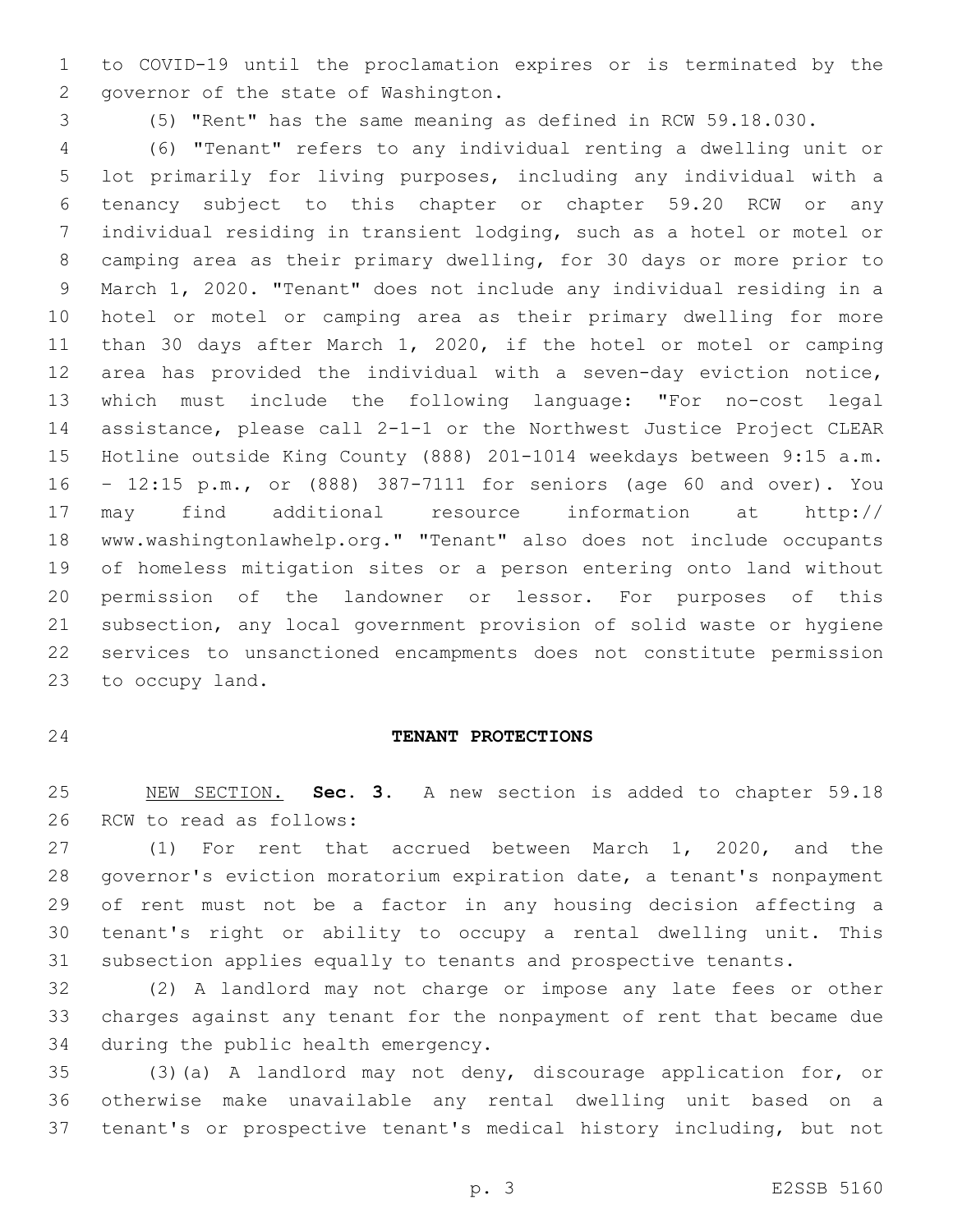limited to, the tenant's or prospective tenant's prior or current 2 exposure or infection to the COVID-19 virus.

 (b) A landlord may not inquire about, consider, or require disclosure of a tenant's or prospective tenant's medical records or history, unless such disclosure is necessary to evaluate a reasonable accommodation request or reasonable modification request under RCW 49.60.222.7

 (c) A violation of this subsection (3) constitutes a violation of 9 chapter 49.60 RCW.

 (4) A landlord in violation of this section is liable in a civil action for up to four and one-half times the monthly rent of the real property at issue, as well as court costs and reasonable attorneys' fees. A court must impose this penalty in an amount necessary to deter future violations, payable to the tenant bringing the action.

#### **REPAYMENT PLANS**

 NEW SECTION. **Sec. 4.** A new section is added to chapter 59.18 17 RCW to read as follows:

 (1) If a tenant has remaining unpaid rent that accrued between March 1, 2020, and the end of the public health emergency, the landlord must offer the tenant a reasonable schedule for repayment of the unpaid rent that does not exceed monthly payments equal to one- third of the monthly rental charges during the period of accrued debt. If a tenant fails to accept the terms of a reasonable repayment plan within 14 days of the landlord's offer, the landlord may proceed with an unlawful detainer action as set forth in RCW 59.12.030(3) but subject to any requirements under the eviction resolution pilot program established under section 7 of this act. If the tenant defaults on any rent owed under a repayment plan, the landlord may apply for reimbursement from the landlord mitigation program as authorized under RCW 43.31.605(1)(d) or proceed with an unlawful detainer action as set forth in RCW 59.12.030(3) but subject to any requirements under the eviction resolution pilot program established under section 7 of this act. The court must consider the tenant's circumstances, including decreased income or increased expenses due to COVID-19, and the repayment plan terms offered during any unlawful 36 detainer proceeding.

(2) Any repayment plan entered into under this section must: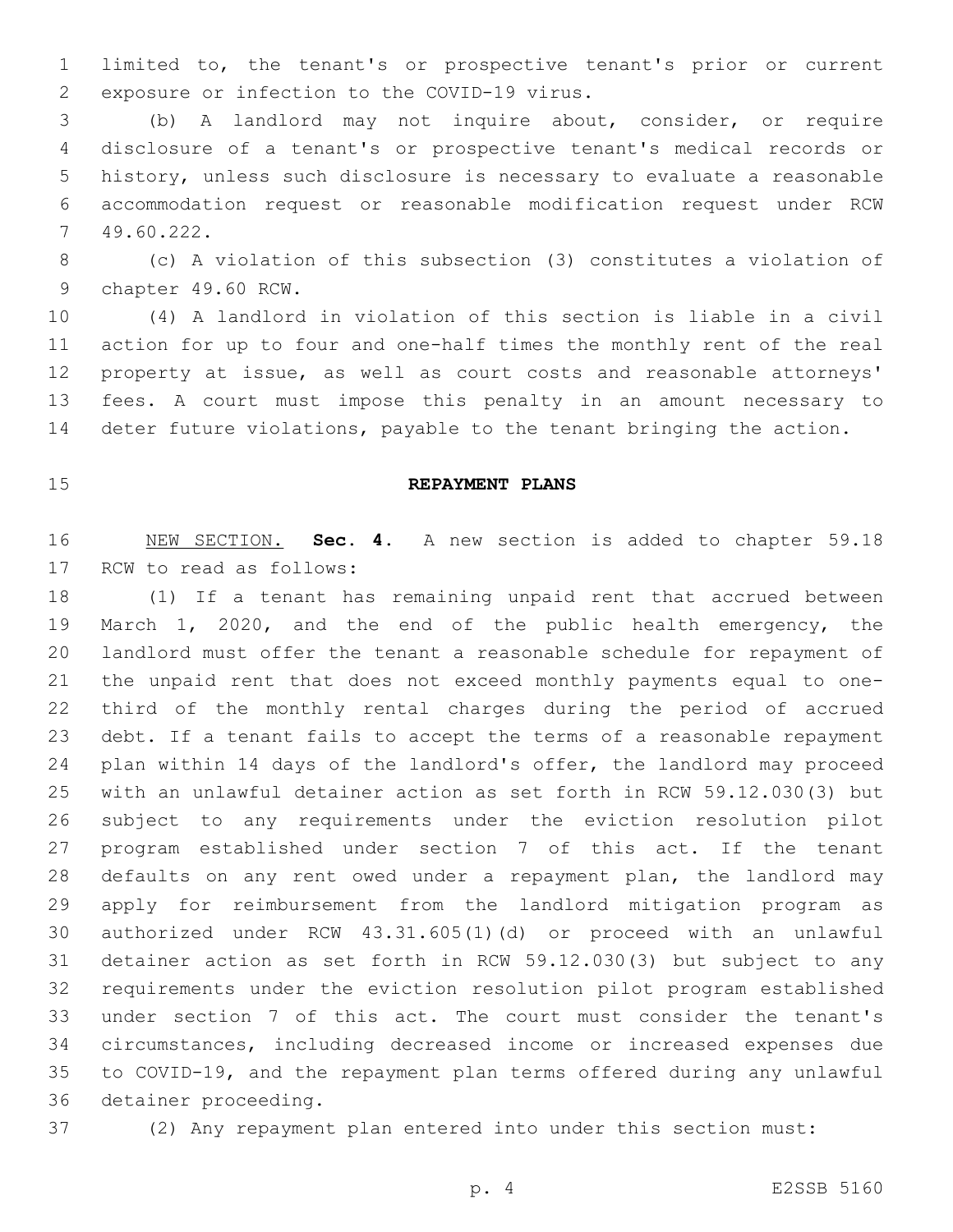(a) Not require payment until 30 days after the repayment plan is 2 offered to the tenant;

 (b) Cover rent only and not any late fees, attorneys' fees, or 4 any other fees and charges;

 (c) Allow for payments from any source of income as defined in RCW 59.18.255(5) or from pledges by nonprofit organizations, churches, religious institutions, or governmental entities;

 (d) Not include provisions or be conditioned on: The tenant's compliance with the rental agreement, payment of attorneys' fees, court costs, or other costs related to litigation if the tenant 11 defaults on the rental agreement; a requirement that the tenant apply for governmental benefits or provide proof of receipt of governmental benefits; or the tenant's waiver of any rights to a notice under RCW 59.12.030 or related provisions before a writ of restitution is 15 issued.

 (3) It is a defense to an eviction under RCW 59.12.030(3) that a landlord did not offer a repayment plan in conformity with this 18 section.

 **Sec. 5.** RCW 43.31.605 and 2020 c 315 s 8 and 2020 c 169 s 2 are 20 each reenacted and amended to read as follows:

 (1)(a) Subject to the availability of funds for this purpose, the landlord mitigation program is created and administered by the department. The department shall have such rule-making authority as the department deems necessary to administer the program.

 (b) The following types of claims related to landlord mitigation for renting private market rental units to low-income tenants using a housing subsidy program are eligible for reimbursement from the 28 landlord mitigation program account:

 (i) Up to one thousand dollars for improvements identified in RCW 59.18.255(1)(a). In order to be eligible for reimbursement under this subsection (1)(b)(i), the landlord must pay for the first five hundred dollars for improvements, and rent to the tenant whose housing subsidy program was conditioned on the real property passing inspection. Reimbursement under this subsection (1)(b)(i) may also include up to fourteen days of lost rental income from the date of offer of housing to the applicant whose housing subsidy program was conditioned on the real property passing inspection until move in by 38 that applicant;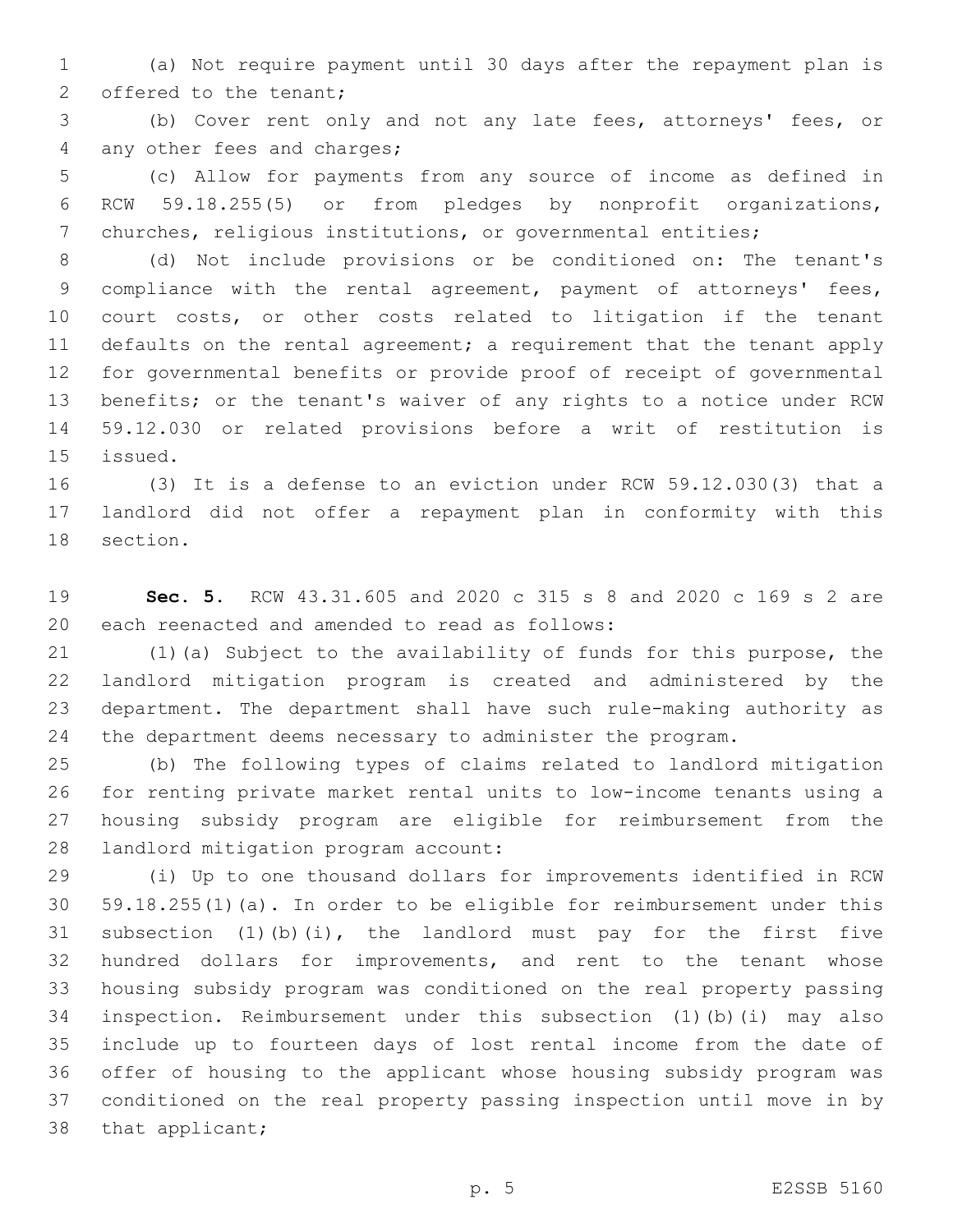(ii) Reimbursement for damages as reflected in a judgment obtained against the tenant through either an unlawful detainer proceeding, or through a civil action in a court of competent 4 jurisdiction after a hearing;

 (iii) Reimbursement for damages established pursuant to 6 subsection (2) of this section; and

 (iv) Reimbursement for unpaid rent and unpaid utilities, provided that the landlord can evidence it to the department's satisfaction.

 (c) Claims related to landlord mitigation for an unpaid judgment for rent, unpaid judgments resulting from the tenant's failure to comply with an installment payment agreement identified in RCW 59.18.610, late fees, attorneys' fees, and costs after a court order pursuant to RCW 59.18.410(3), including any unpaid portion of the judgment after the tenant defaults on the payment plan pursuant to RCW 59.18.410(3)(c), are eligible for reimbursement from the landlord mitigation program account and are exempt from any postjudgment interest required under RCW 4.56.110. Any claim for reimbursement made pursuant to RCW 59.18.410(3)(e)(ii) must be accompanied by a court order staying the writ of restitution pursuant to RCW 59.18.410(3). Any claim for reimbursement under this subsection  $(1)(c)$  is not an entitlement.

 (i) The department shall provide for a form on its website for tenants and landlords to apply for reimbursement funds for the 24 landlord pursuant to this subsection  $(1)(c)$ .

 (ii) The form must include: (A) Space for the landlord and tenant to provide names, mailing addresses, phone numbers, date of birth for the tenant, and any other identifying information necessary for the department to process payment; (B) the landlord's statewide vendor identification number and how to obtain one; (C) name and address to whom payment must be made; (D) the amount of the judgment with instructions to include any other supporting documentation the department may need to process payment; (E) instructions for how the tenant is to reimburse the department under (c)(iii) of this subsection; (F) a description of the consequences if the tenant does 35 not reimburse the department as provided in this subsection (1)(c); (G) a signature line for the landlord and tenant to confirm that they have read and understood the contents of the form and program; and (H) any other information necessary for the operation of the program. If the tenant has not signed the form after the landlord has made good faith efforts to obtain the tenant's signature, the landlord may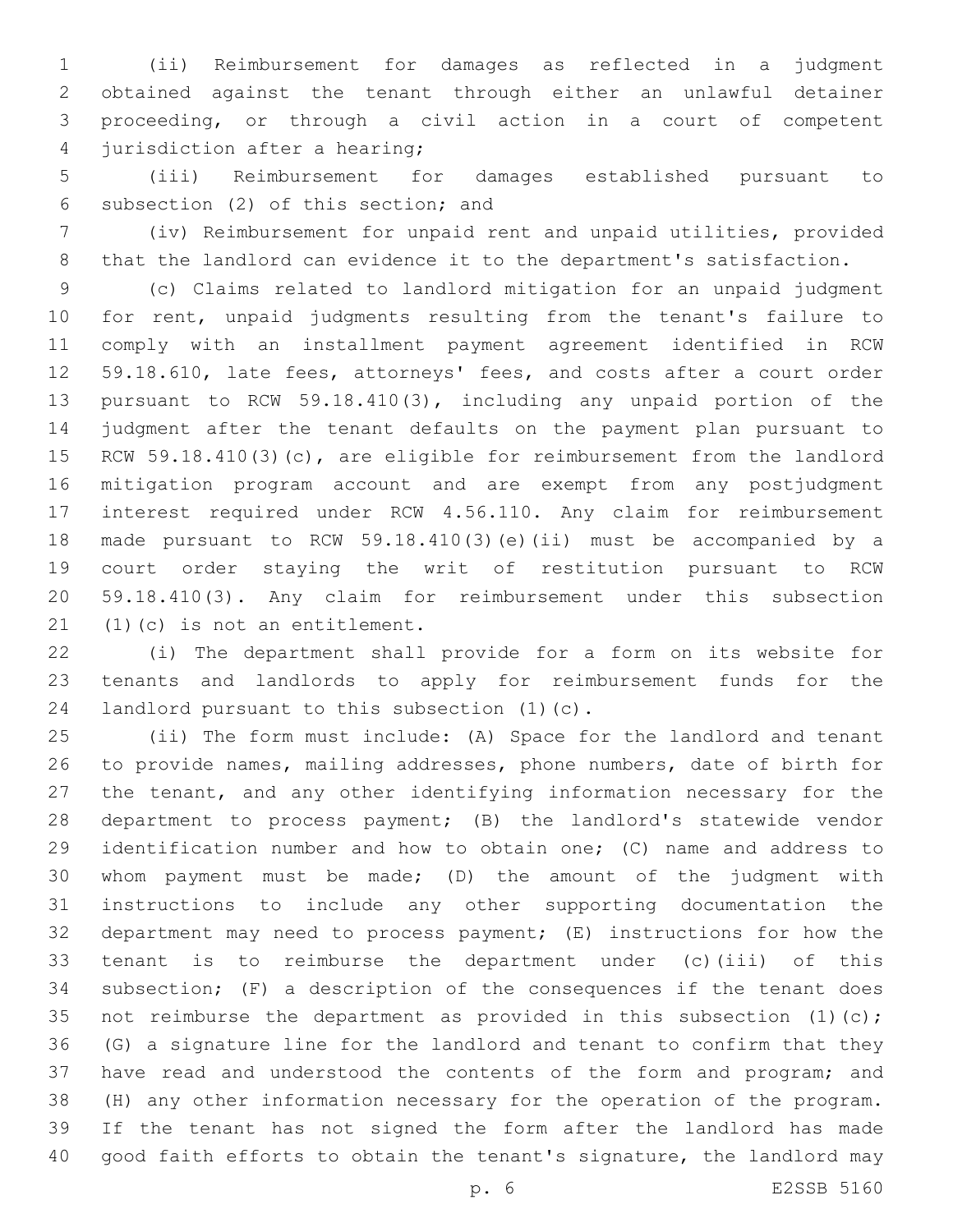solely submit the form but must attest to the amount of money owed 2 and sign the form under penalty of perjury.

 (iii) When a landlord has been reimbursed pursuant to this subsection (1)(c), the tenant for whom payment was made shall reimburse the department by depositing the amount disbursed from the landlord mitigation program account into the court registry of the superior court in which the judgment was entered. The tenant or other interested party may seek an ex parte order of the court under the unlawful detainer action to order such funds to be disbursed by the 10 court. Upon entry of the order, the court clerk shall disburse the funds and include a case number with any payment issued to the department. If directed by the court, a clerk shall issue any payments made by a tenant to the department without further court 14 order.

 (iv) The department may deny an application made by a tenant who has failed to reimburse the department for prior payments issued 17 pursuant to this subsection  $(1)(c)$ .

 (v) With any disbursement from the account to the landlord, the department shall notify the tenant at the address provided within the application that a disbursement has been made to the landlord on the tenant's behalf and that failure to reimburse the account for the payment through the court registry may result in a denial of a future application to the account pursuant to this subsection (1)(c). The department may include any other additional information about how to reimburse the account it deems necessary to fully inform the tenant.

 (vi) The department's duties with respect to obtaining reimbursement from the tenant to the account are limited to those 28 specified within this subsection (1)(c).

 (vii) If at any time funds do not exist in the landlord mitigation program account to reimburse claims submitted under this subsection (1)(c), the department must create and maintain a waitlist and distribute funds in the order the claims are received pursuant to subsection (6) of this section. Payment of any claims on the waitlist shall be made only from the landlord mitigation program account. The department shall not be civilly or criminally liable and may not have any penalty or cause of action of any nature arise against it regarding the provision or lack of provision of funds for 38 reimbursement.

 (d) Claims related to landlord mitigation for (i) unpaid rent that accrued between March 1, 2020, and the end of the public health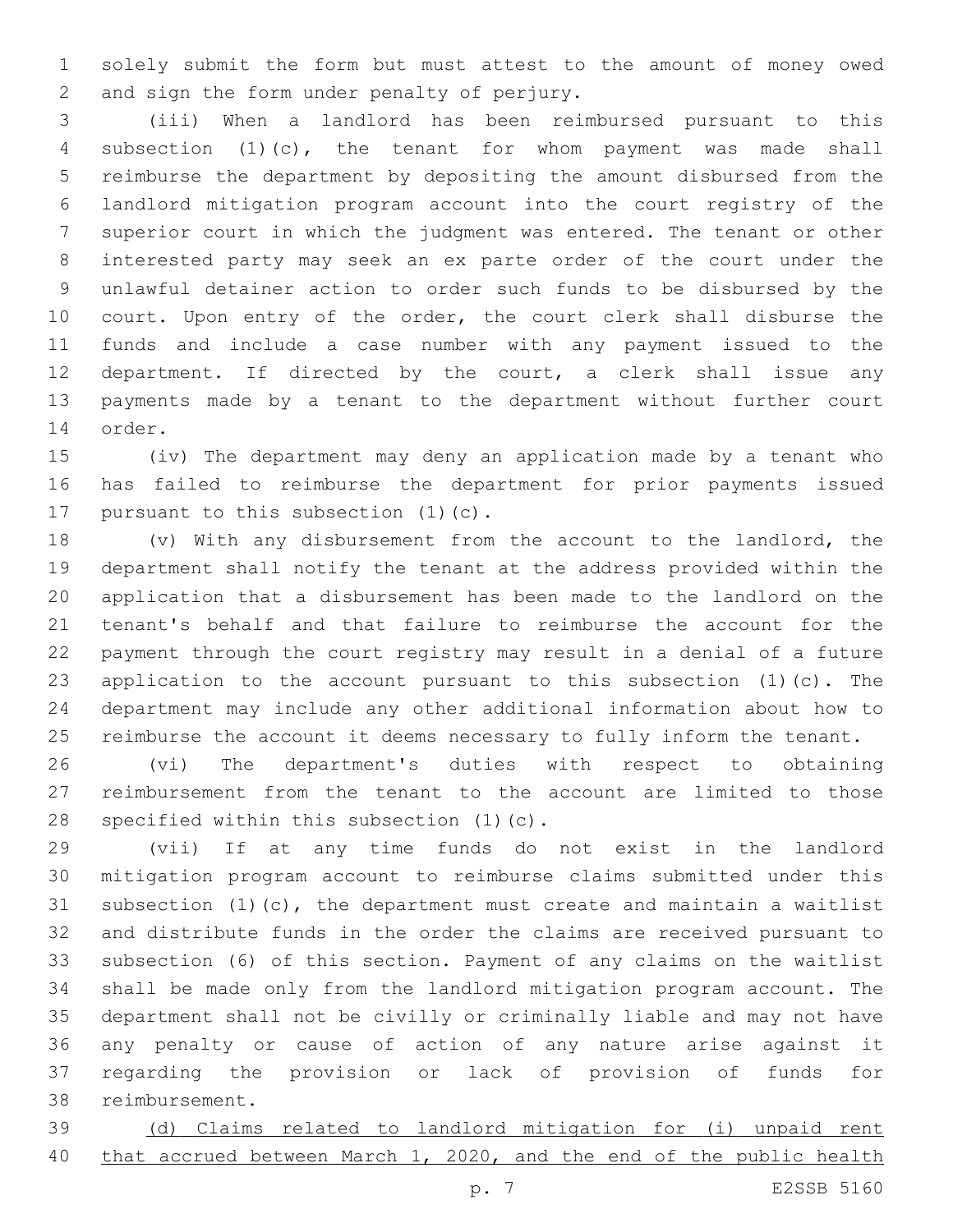emergency and the tenant has vacated or abandoned the tenancy or (ii) remaining unpaid rent if a tenant defaults on a repayment plan entered into under section 4 of this act are eligible for reimbursement from the landlord mitigation program account subject to 5 the program requirements under this section.

 (2) In order for a claim under subsection (1)(b)(iii) of this section to be eligible for reimbursement from the landlord mitigation 8 program account, a landlord must:

 (a) Have ensured that the rental property was inspected at the commencement of the tenancy by both the tenant and the landlord or landlord's agent and that a detailed written move-in property inspection report, as required in RCW 59.18.260, was prepared and 13 signed by both the tenant and the landlord or landlord's agent;

 (b) Make repairs and then apply for reimbursement to the 15 department;

 (c) Submit a claim on a form to be determined by the department, 17 signed under penalty of perjury; and

 (d) Submit to the department copies of the move-in property inspection report specified in (a) of this subsection and supporting materials including, but not limited to, before repair and after repair photographs, videos, copies of repair receipts for labor and materials, and such other documentation or information as the 23 department may request.

 (3) The department shall make reasonable efforts to review a claim within ten business days from the date it received properly submitted and complete claims to the satisfaction of the department. In reviewing a claim pursuant to subsection (1)(b) of this section, and determining eligibility for reimbursement, the department must receive documentation, acceptable to the department in its sole discretion, that the claim involves a private market rental unit rented to a low-income tenant who is using a housing subsidy program.

 (4) Claims pursuant to subsection (1)(b) and (d) of this section related to a tenancy must total at least five hundred dollars in order for a claim to be eligible for reimbursement from the program. While claims or damages may exceed five thousand dollars, total reimbursement from the program may not exceed five thousand dollars 37 per tenancy.

 (5) Damages, beyond wear and tear, that are eligible for reimbursement include, but are not limited to: Interior wall gouges and holes; damage to doors and cabinets, including hardware; carpet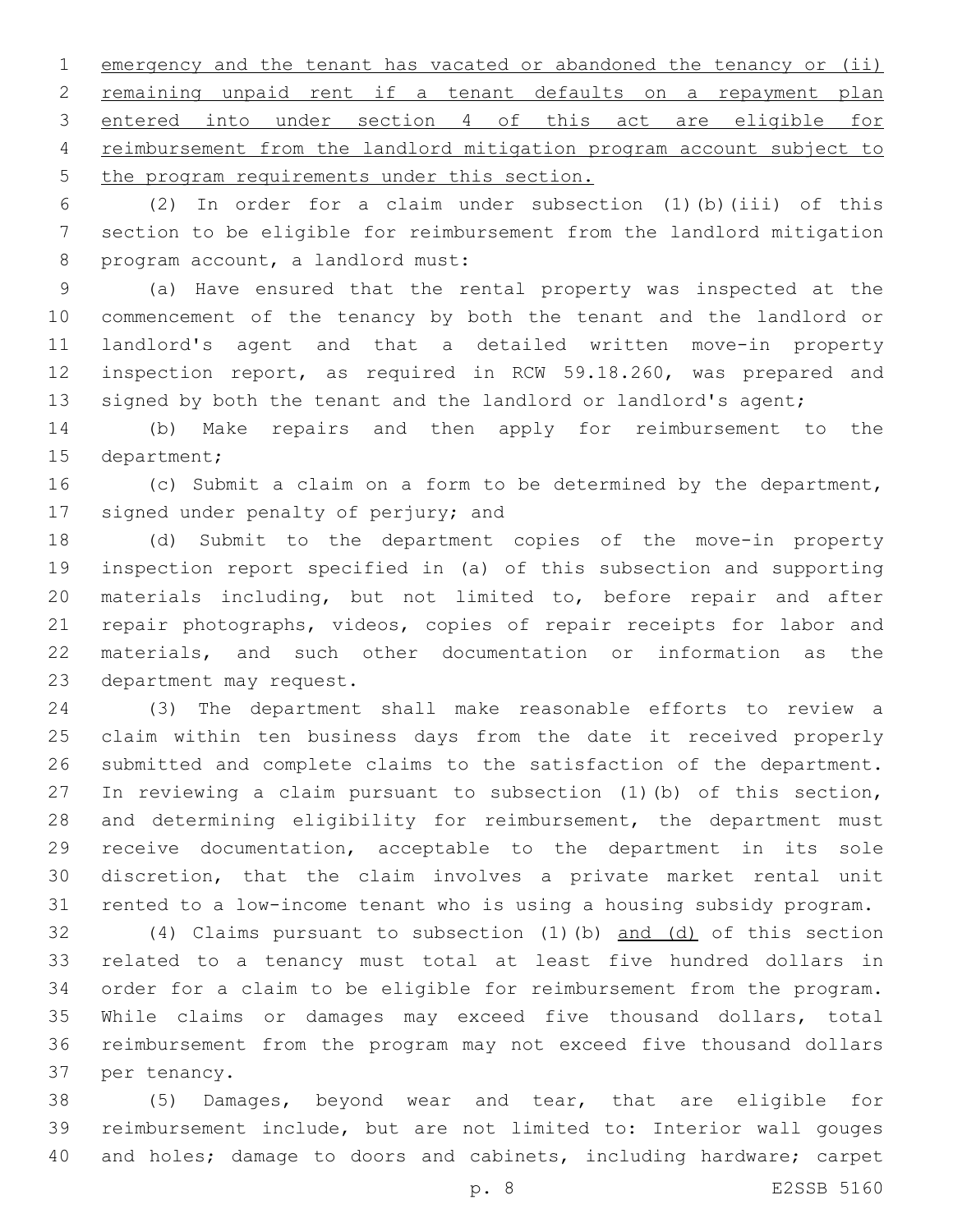stains or burns; cracked tiles or hard surfaces; broken windows; damage to household fixtures such as disposal, toilet, sink, sink handle, ceiling fan, and lighting. Other property damages beyond normal wear and tear may also be eligible for reimbursement at the 5 department's discretion.

 (6) All reimbursements for eligible claims shall be made on a first-come, first-served basis, to the extent of available funds. The department shall use best efforts to notify the tenant of the amount 9 and the reasons for any reimbursements made.

 (7) The department, in its sole discretion, may inspect the property and the landlord's records related to a claim, including the use of a third-party inspector as needed to investigate fraud, to assist in making its claim review and determination of eligibility.

 (8) A landlord in receipt of reimbursement from the program 15 pursuant to subsection (1)(b) and (d) of this section is prohibited 16 from:

 (a) Taking legal action against the tenant for damages or any remaining unpaid rent attributable to the same tenancy; or

 (b) Pursuing collection, or authorizing another entity to pursue collection on the landlord's behalf, of a judgment against the tenant 21 for damages or any remaining unpaid rent attributable to the same 22 tenancy.

 (9) A landlord denied reimbursement under subsection (1)(b)(iii) of this section may seek to obtain a judgment from a court of competent jurisdiction and, if successful, may resubmit a claim for damages supported by the judgment, along with a certified copy of the judgment. The department may reimburse the landlord for that portion of such judgment that is based on damages reimbursable under the landlord mitigation program, subject to the limitations set forth in 30 this section.

 (10) Determinations regarding reimbursements shall be made by the 32 department in its sole discretion.

 (11) The department must establish a website that advertises the landlord mitigation program, the availability of reimbursement from the landlord mitigation program account, and maintains or links to the agency rules and policies established pursuant to this section.

 (12) Neither the state, the department, or persons acting on behalf of the department, while acting within the scope of their employment or agency, is liable to any person for any loss, damage, harm, or other consequence resulting directly or indirectly from the

p. 9 E2SSB 5160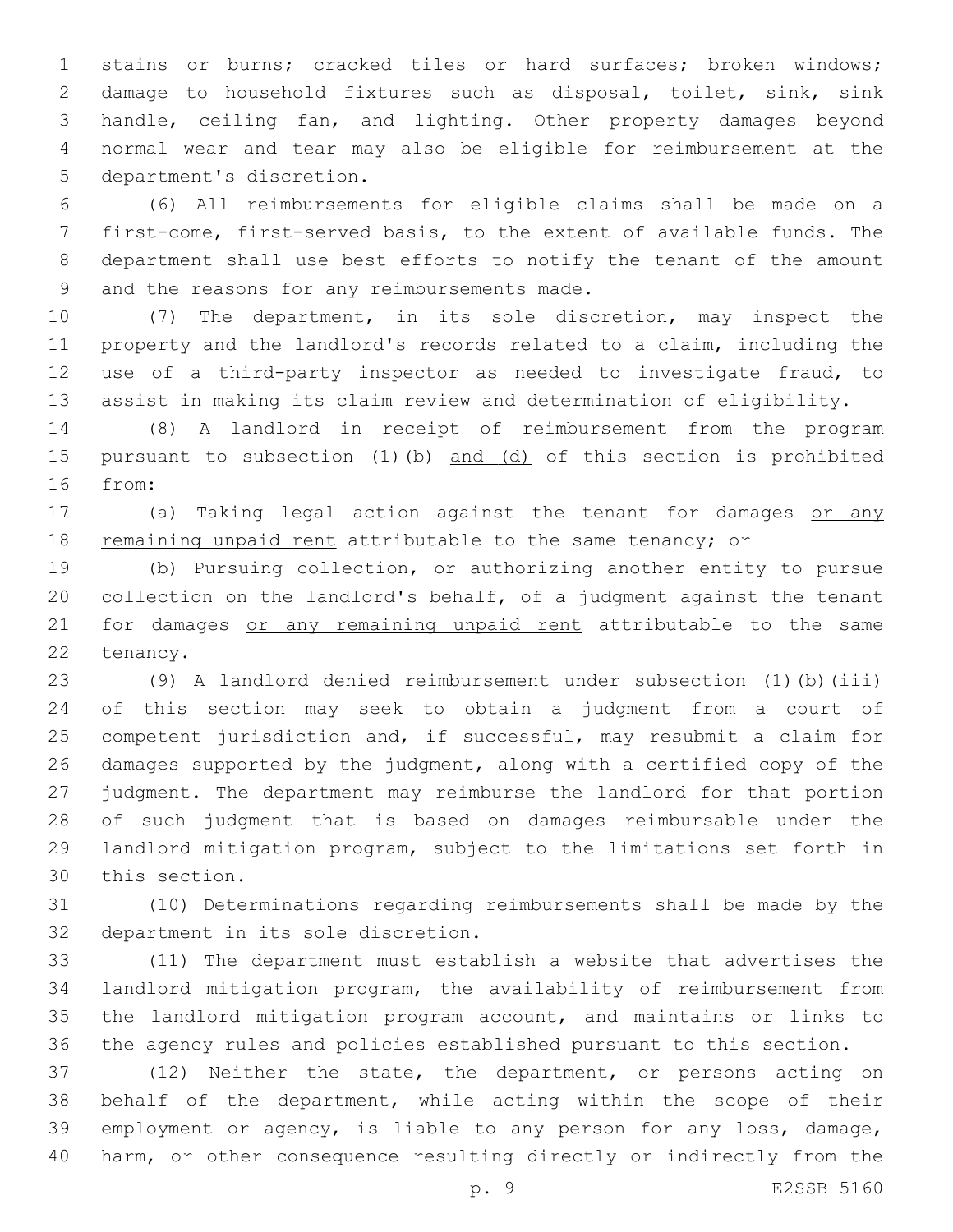department's administration of the landlord mitigation program or 2 determinations under this section.

 (13)(a) A report to the appropriate committees of the legislature on the effectiveness of the program and recommended modifications shall be submitted to the governor and the appropriate committees of the legislature by January 1, 2021. In preparing the report, the department shall convene and solicit input from a group of stakeholders to include representatives of large multifamily housing property owners or managers, small rental housing owners in both rural and urban markets, a representative of tenant advocates, and a 11 representative of the housing authorities.

 (b) The report shall include discussion of the effectiveness of the program as well as the department's recommendations to improve 14 the program, and shall include the following:

 (i) The number of total claims and total amount reimbursed to 16 landlords by the fund;

(ii) Any indices of fraud identified by the department;

 (iii) Any reports by the department regarding inspections 19 authorized by and conducted on behalf of the department;

 (iv) An outline of the process to obtain reimbursement for 21 improvements and for damages from the fund;

 (v) An outline of the process to obtain reimbursement for lost rent due to the rental inspection and tenant screening process, together with the total amount reimbursed for such damages;

 (vi) An evaluation of the feasibility for expanding the use of the mitigation fund to provide up to ninety-day no interest loans to landlords who have not received timely rental payments from a housing authority that is administering section 8 rental assistance;

 (vii) Any other modifications and recommendations made by stakeholders to improve the effectiveness and applicability of the 31 program.

32 (14) As used in this section:

 (a) "Housing subsidy program" means a housing voucher as established under 42 U.S.C. Sec. 1437 as of January 1, 2018, or other housing subsidy program including, but not limited to, valid short- term or long-term federal, state, or local government, private nonprofit, or other assistance program in which the tenant's rent is paid either partially by the program and partially by the tenant, or completely by the program directly to the landlord;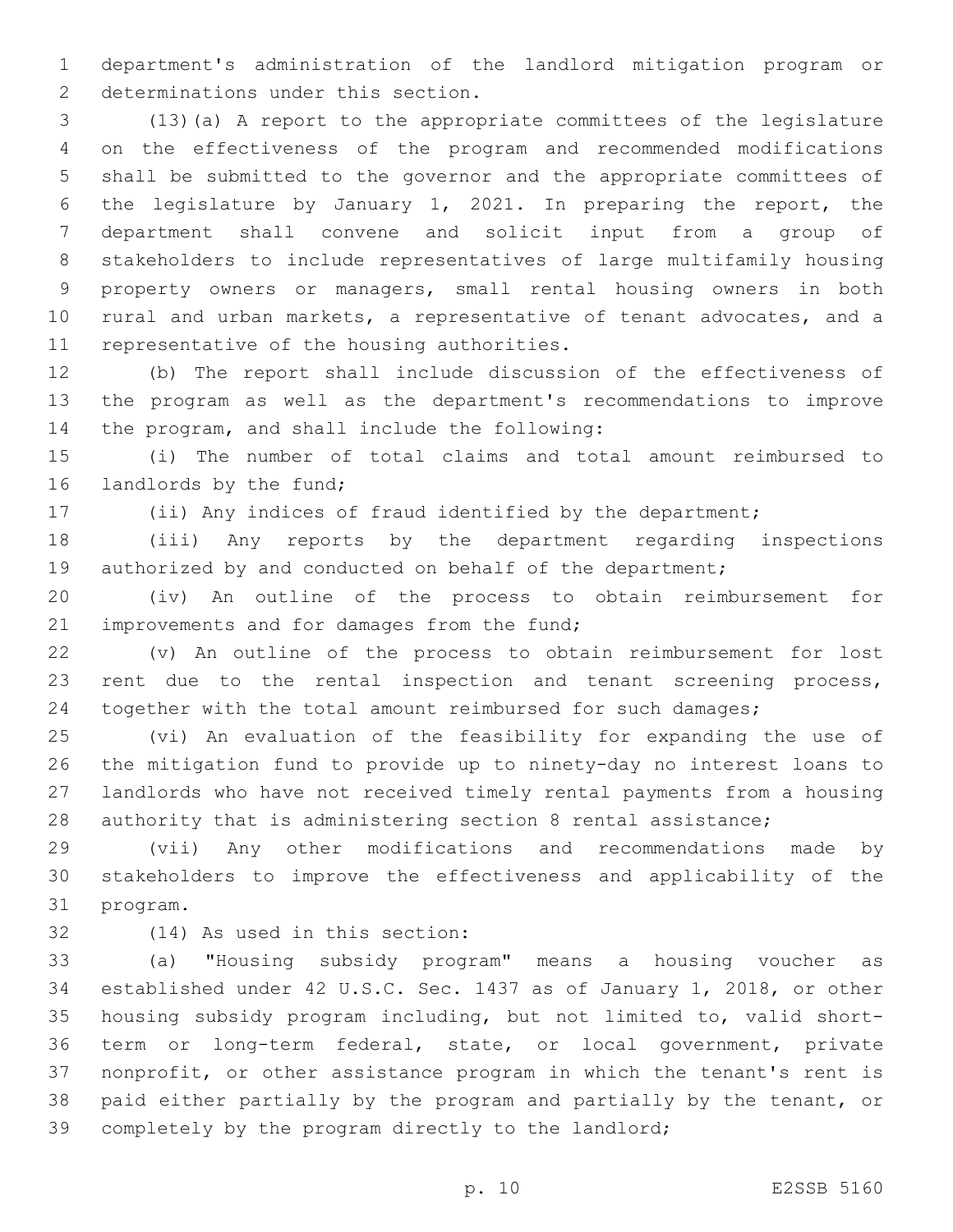(b) "Low-income" means income that does not exceed eighty percent of the median income for the standard metropolitan statistical area in which the private market rental unit is located; and

 (c) "Private market rental unit" means any unit available for rent that is owned by an individual, corporation, limited liability company, nonprofit housing provider, or other entity structure, but does not include housing acquired, or constructed by a public housing agency under 42 U.S.C. Sec. 1437 as it existed on January 1, 2018.

 **Sec. 6.** RCW 43.31.615 and 2019 c 356 s 13 are each amended to 10 read as follows:

 (1) The landlord mitigation program account is created in the custody of the state treasury. All transfers and appropriations by the legislature, repayments, private contributions, and all other sources must be deposited into the account. Expenditures from the account may only be used for the landlord mitigation program under this chapter to reimburse landlords for eligible claims related to private market rental units during the time of their rental to low- income tenants using housing subsidy programs as defined in RCW 43.31.605, for any unpaid judgment issued within an unlawful detainer action after a court order pursuant to RCW 59.18.410(3) as described in RCW 43.31.605(1)(c), for any unpaid rent as described in RCW 22 43.31.605(1)(d), and for the administrative costs identified in subsection (2) of this section. Only the director or the director's designee may authorize expenditures from the account. The account is subject to allotment procedures under chapter 43.88 RCW, but an 26 appropriation is not required for expenditures.

 (2) Administrative costs associated with application, distribution, and other program activities of the department may not exceed twenty percent of the annual funds available for the landlord mitigation program. Reappropriations must not be included in the calculation of the annual funds available for determining the 32 administrative costs.

### **EVICTION RESOLUTION PILOT PROGRAM**

 NEW SECTION. **Sec. 7.** A new section is added to chapter 59.18 35 RCW to read as follows:

 (1) The administrative office of the courts shall contract with dispute resolution centers as described under chapter 7.75 RCW within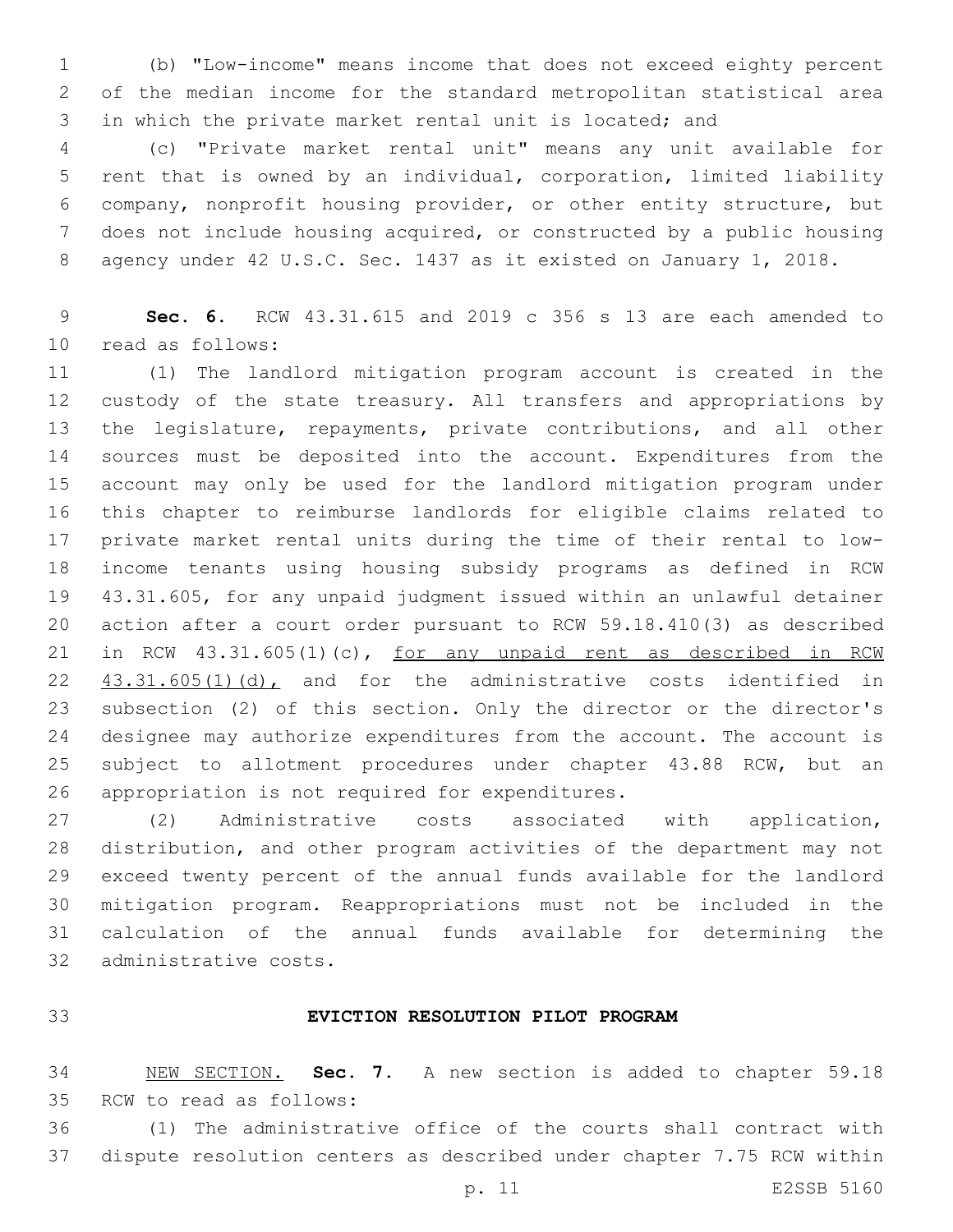or serving each county to establish a court-based eviction resolution pilot program operated in accordance with Washington supreme court order no. 25700-B-639 and any standing judicial order of the 4 individual superior court.

 (2) The eviction resolution pilot program must be used to facilitate the resolution of nonpayment of rent cases between a landlord and tenant before the landlord files an unlawful detainer 8 action.

 (3) Prior to filing an unlawful detainer action for nonpayment of rent, the landlord must provide a notice as required under RCW 59.12.030(3) and an additional notice to the tenant informing them of the eviction resolution pilot program. The landlord must retain proof of service or mailing of the additional notice. The additional notice to the tenant must provide at least the following information 15 regarding the eviction resolution pilot program:

(a) Contact information for the local dispute resolution center;

 (b) Contact information for the county's housing justice project or, if none, a statewide organization providing housing advocacy 19 services for low-income residents;

 (c) The following statement: "The Washington state office of the attorney general has this notice in multiple languages on its website. You will also find information there on how to find a lawyer or advocate at low or no cost and any available resources to help you pay your rent. Alternatively, you may find additional information to 25 help you at http://www.washingtonlawhelp.org";

 (d) The name and contact information of the landlord, the 27 landlord's attorney, if any, and the tenant; and

 (e) The following statement: "Failure to respond to this notice within 14 days may result in the filing of a summons and complaint 30 for an unlawful detainer action with the court."

 (4) At the time of service or mailing of the pay or vacate notice and additional notice to the tenant, a landlord must also send copies 33 of these notices to:

 (a) The local housing justice project or other designee of the 35 office of civil legal aid; and

 (b) The local dispute resolution center serving the area where 37 the property is located.

 (5) The administrative office of the courts must establish program participation requirements for both the landlord and tenant consistent with any standing judicial order in effect. A landlord

p. 12 E2SSB 5160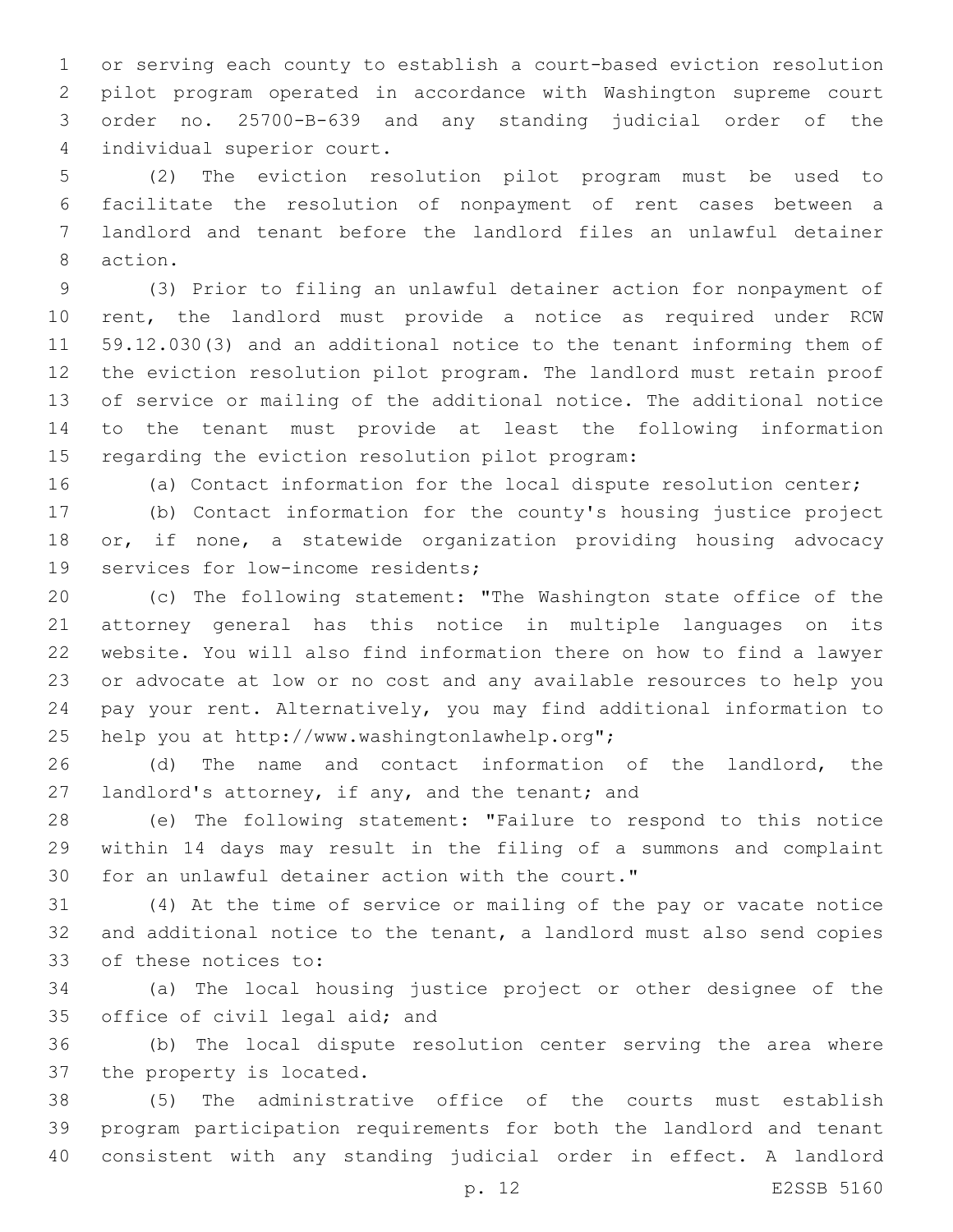must be issued a certification of participation by the appropriate dispute resolution center before the landlord may file an unlawful detainer action for nonpayment of rent with the court.

 (6) The administrative office of the courts may also establish and produce any other notice forms and requirements as necessary to implement the eviction resolution pilot program.6

 (7) Any superior court, in collaboration with the dispute 8 resolution center that is located within or serving the same county, participating in the eviction resolution pilot program must report annually to the administrative office of the courts beginning January 11 1, 2022, until January 1, 2023, on the following:

 (a) The number of unlawful detainer actions for nonpayment of 13 rent that were subject to program requirements;

(b) The number of referrals made to dispute resolution centers;

 (c) The number of nonpayment of rent cases resolved by the 16 program;

 (d) How many instances the tenant had legal representation either 18 at the conciliation stage or formal mediation stage;

 (e) The number of certifications issued by dispute resolution centers and filed by landlords with the court; and

 (f) Any other information that relates to the efficacy of the 22 pilot program.

 (8) By July 1, 2022, until July 1, 2023, the administrative office of the courts must provide a report to the legislature summarizing the report data shared by the superior courts and dispute resolution centers under subsection (7) of this section.

27 (9) This section expires July 1, 2023.

# **RIGHT TO COUNSEL**

 NEW SECTION. **Sec. 8.** A new section is added to chapter 59.18 30 RCW to read as follows:

 (1) Subject to the availability of amounts appropriated for this specific purpose, the court must appoint an attorney for an indigent tenant at any show cause hearing or scheduled trial. The office of civil legal aid is responsible for implementation of this subsection as provided in section 9 of this act, and the state shall pay the costs of legal services provided by an attorney appointed pursuant to this subsection. Prioritization on the provision of legal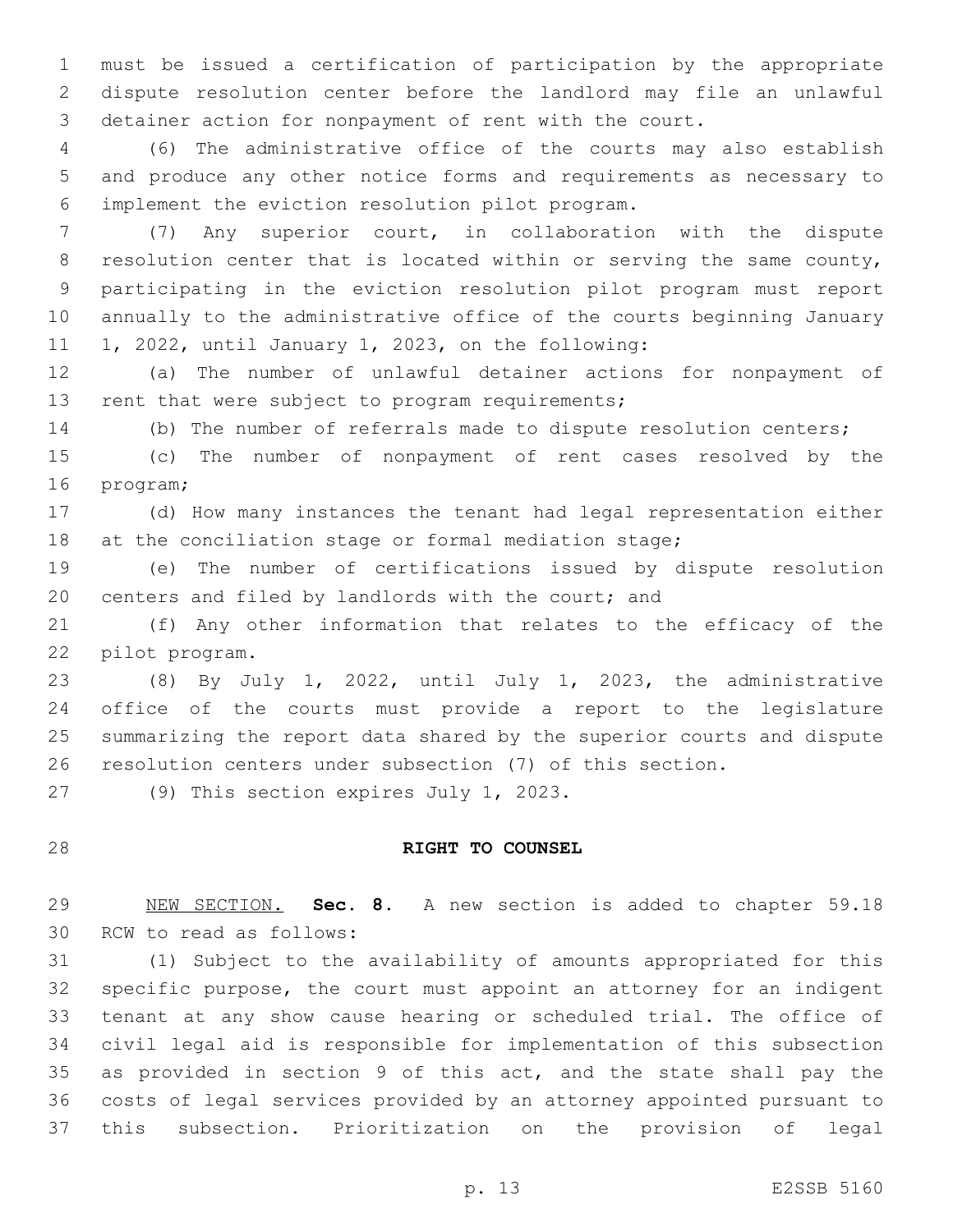representation services must be in those counties in which the most evictions occur, as determined by the office of civil legal aid.

 (2) For purposes of this section, "indigent" means any person 4 who, at any stage of a court proceeding, is:

 (a) Receiving one of the following types of public assistance: Temporary assistance for needy families, aged, blind, or disabled assistance benefits, medical care services under RCW 74.09.035, pregnant women assistance benefits, poverty-related veterans' benefits, food stamps or food stamp benefits transferred electronically, refugee resettlement benefits, medicaid, or 11 supplemental security income; or

 (b) Receiving an annual income, after taxes, of 200 percent or less of the current federally established poverty level.

 NEW SECTION. **Sec. 9.** A new section is added to chapter 2.53 RCW 15 to read as follows:

 (1) Moneys appropriated by the legislature for legal services provided by an attorney appointed pursuant to section 8 of this act must be administered by the office of civil legal aid established under RCW 2.53.020. The office of civil legal aid must enter into contracts with attorneys and agencies for the provision of legal services under section 8 of this act to remain within appropriated 22 amounts.

 (2) The legislature recognizes that the office of civil legal aid needs time to properly implement the right to attorney legal representation for indigent tenants under and consistent with section 8 of this act. Within 90 days after the effective date of this section, the office of civil legal aid must submit to the appropriate legislative committees a plan to fully implement the tenant representation program under and consistent with section 8 of this act within 12 months of the effective date of this section.

 **Sec. 10.** RCW 59.18.057 and 2020 c 315 s 2 are each amended to 32 read as follows:

33 (1) Every ((fourteen-day)) 14-day notice served pursuant to RCW 59.12.030(3) must be in substantially the following form:

"TO:

AND TO:

ADDRESS: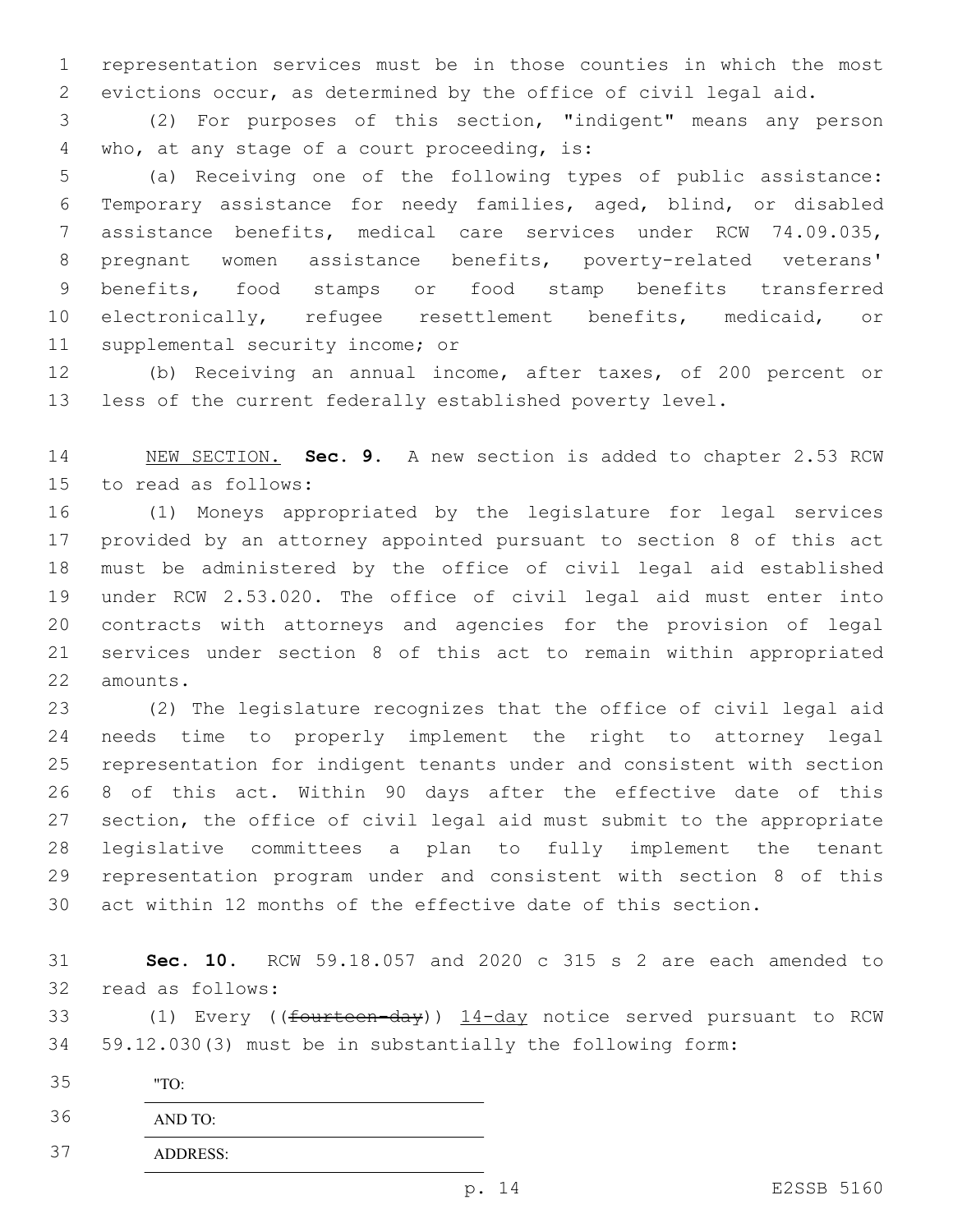| $\mathbf 1$ | FOURTEEN-DAY NOTICE TO PAY RENT OR VACATE THE PREMISES                  |
|-------------|-------------------------------------------------------------------------|
| 2           | You are receiving this notice because the landlord alleges you          |
| 3           | are not in compliance with the terms of the lease agreement by          |
| 4           | failing to pay rent and/or utilities and/or recurring or periodic       |
| 5           | charges that are past due.                                              |
| 6           | (1) Monthly rent due for (list month(s)): $\frac{1}{2}$ (dollar amount) |
| 7           | AND/OR                                                                  |
| 8           | (2) Utilities due for (list month(s)): $\frac{1}{2}$ (dollar amount)    |
| 9           | AND/OR                                                                  |
| 10          | (3) Other recurring or periodic charges identified in the lease         |
| 11          | for $(list month(s)) :$ \$ (dollar amount)                              |
| 12          | TOTAL AMOUNT DUE: \$ (dollar amount)                                    |
| 13          | Note - payment must be made pursuant to the terms of the rental         |
| 14          | agreement or by nonelectronic means including, but not limited to,      |
| 15          | cashier's check, money order, or other certified funds.                 |
| 16          | must pay the total amount due to your landlord within<br>You            |
| 17          | fourteen (14) days after service of this notice or you must vacate      |
| 18          | the premises. Any payment you make to the landlord must first be        |
| 19          | applied to the total amount due as shown on this notice. Any failure    |
| 20          | to comply with this notice within fourteen (14) days after service of   |
| 21          | this notice may result in a judicial proceeding that leads to your      |
| 22          | eviction from the premises.                                             |
| 23          | The Washington state Office of the Attorney General has this            |
| 24          | notice in multiple languages as well as information on available        |
| 25          | resources to help you pay your rent, including state and local rental   |
| 26          | assistance programs, on its website at www.atg.wa.gov/landlord-         |
| 27          | tenant. ((You will also find information there on how to find a         |
| 28          | lawyer or advocate at low or no cost and any available resources to     |
| 29          | help you pay your rent.                                                 |
| 30          | Alternatively, for no-cost legal assistance for low-income              |
| 31          | renters)) State law provides you the right to legal representation      |

 **and to an appointed lawyer at court if you are a qualifying low- income renter. For additional resources, call 2-1-1 or the Northwest Justice Project CLEAR Hotline outside King County (888) 201-1014 weekdays between 9:15 a.m. – 12:15 p.m., or (888) 387-7111 for seniors (age 60 and over). You may find additional information to help you at http://www.washingtonlawhelp.org. Free or low-cost mediation services to assist in nonpayment of rent disputes before any judicial proceedings occur are also available at dispute**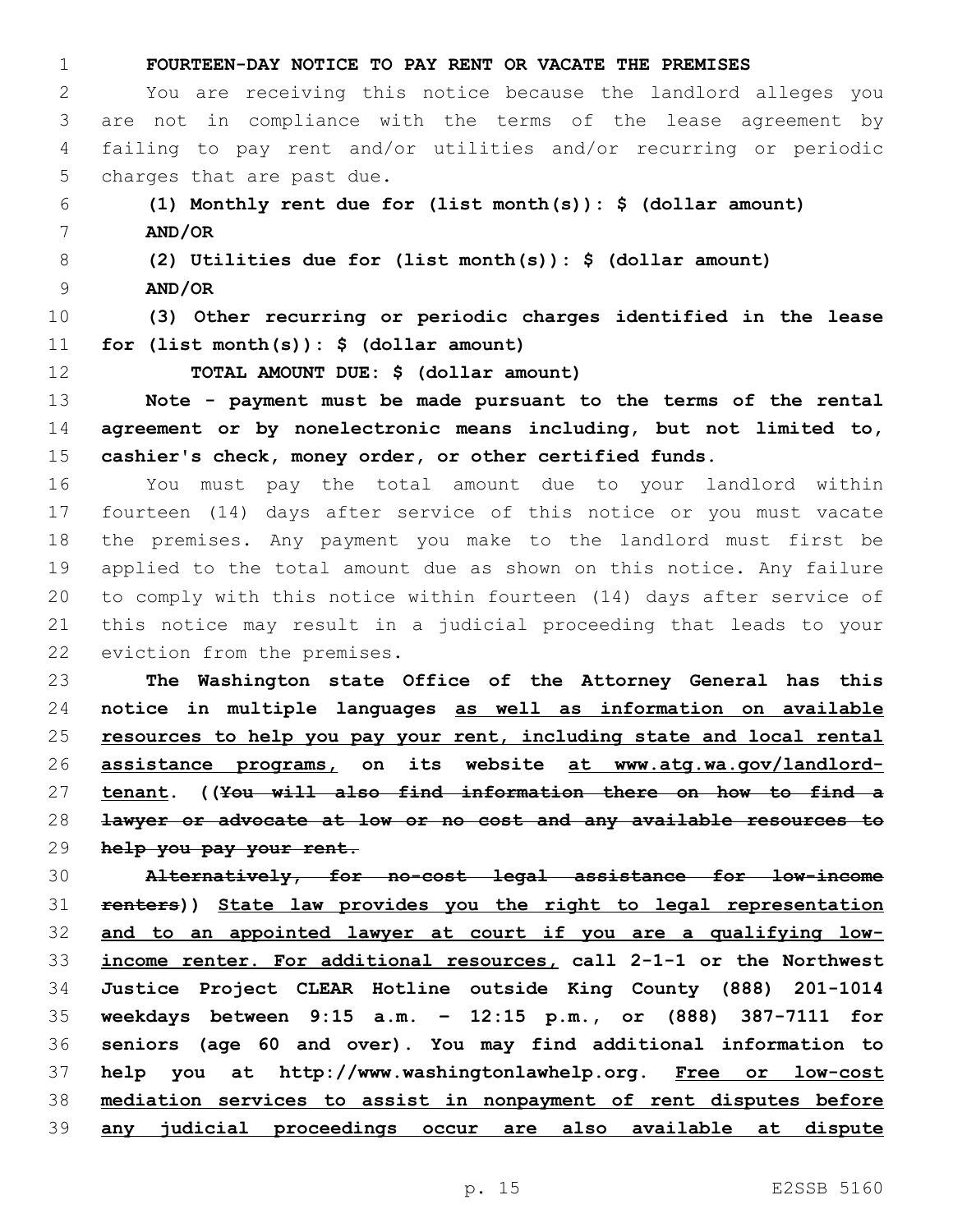| $\mathbf 1$ | resolution centers throughout the state. You can find your nearest   |
|-------------|----------------------------------------------------------------------|
| 2           | dispute resolution center at https://www.resolutionwa.org.           |
| 3           | State law also provides you the right to receive interpreter         |
| 4           | services at court.                                                   |
| 5           |                                                                      |
| 6           |                                                                      |
| 7           |                                                                      |
| 8           | WHERE TOTAL AMOUNT DUE IS TO BE PAID: (owner/landlord name)          |
| 9           | (address) "                                                          |
| 10          | (2) Upon expiration of the eviction resolution pilot program         |
| 11          | established under section 7 of this act:                             |
| 12          | (a) The landlord must also provide the notice required in this       |
| 13          | section to the dispute resolution center located within or serving   |
| 14          | the county in which the dwelling unit is located. It is a defense to |
| 15          | an eviction under RCW 59.12.030 that a landlord did not provide      |
| 16          | additional notice under this subsection.                             |
| 17          | (b) Dispute resolution centers are encouraged to notify the          |
| 18          | housing justice project or northwest justice project located within  |
| 19          | or serving the county in which the dispute resolution center is      |
| 20          | located, as appropriate, once notice is received from the landlord   |
| 21          | under this subsection.                                               |
| 22          | (3) The form required in this section does not abrogate any          |
| 23          | additional notice requirements to tenants as required by federal,    |

25 **Sec. 11.** RCW 59.18.365 and 2020 c 315 s 4 are each amended to read as follows:26

24 state, or local law.

 (1) The summons must contain the names of the parties to the proceeding, the attorney or attorneys if any, the court in which the same is brought, the nature of the action, in concise terms, and the relief sought, and also the return day; and must notify the defendant to appear and answer within the time designated or that the relief sought will be taken against him or her. The summons must contain a 33 street address for service of the notice of appearance or answer and, if available, a facsimile number for the plaintiff or the plaintiff's attorney, if represented. The summons must be served and returned in the same manner as a summons in other actions is served and returned.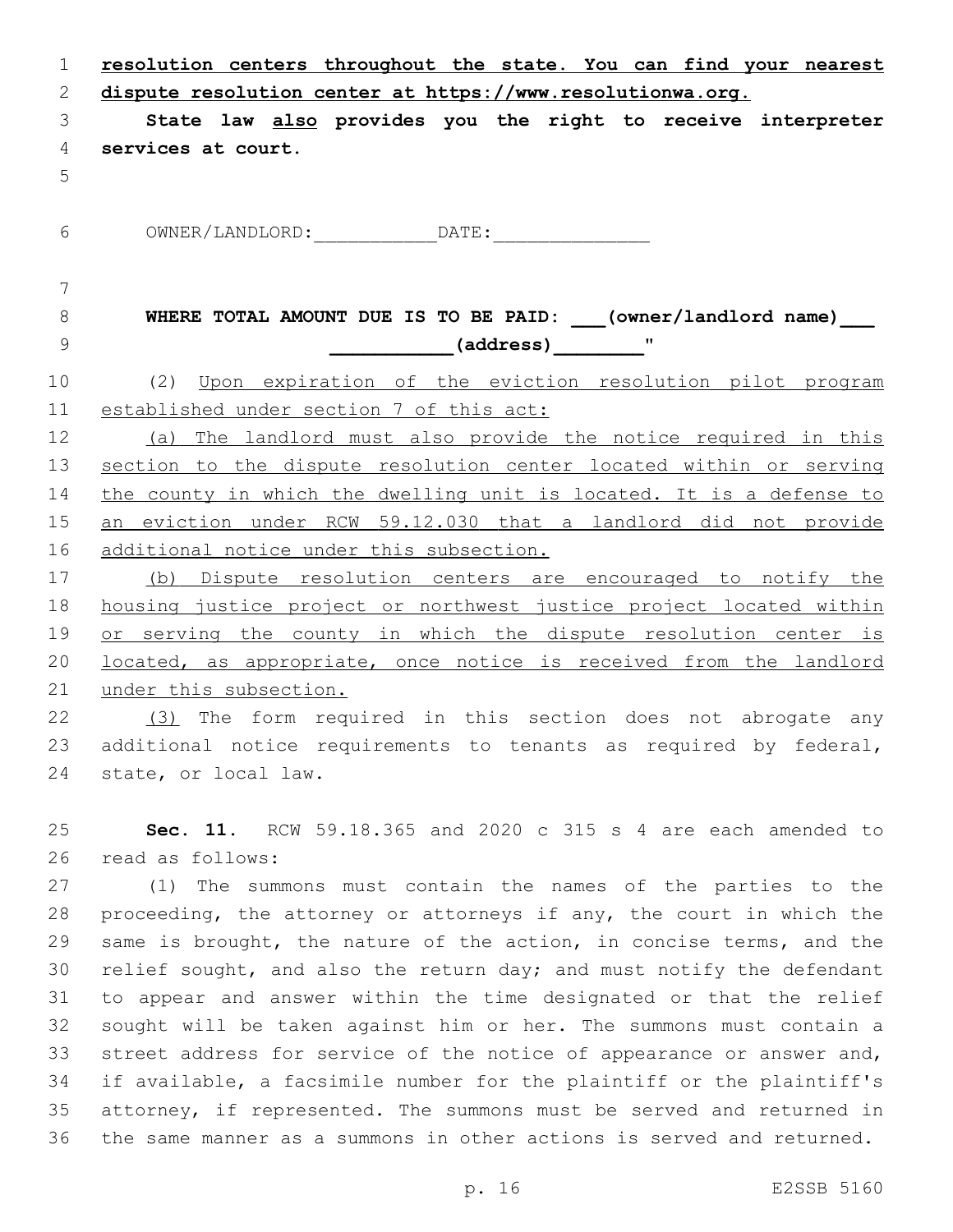| 1  | (2) A defendant may serve a copy of an answer or notice of            |
|----|-----------------------------------------------------------------------|
| 2  | appearance by any of the following methods:                           |
| 3  | (a) By delivering a copy of the answer or notice of appearance to     |
| 4  | the person who signed the summons at the street address listed on the |
| 5  | summons;                                                              |
| 6  | (b) By mailing a copy of the answer or notice of appearance           |
| 7  | addressed to the person who signed the summons to the street address  |
| 8  | listed on the summons;                                                |
| 9  | (c) By facsimile to the facsimile number listed on the summons.       |
| 10 | Service by facsimile is complete upon successful transmission to the  |
| 11 | facsimile number listed upon the summons;                             |
| 12 | (d) As otherwise authorized by the superior court civil rules.        |
| 13 | The summons for unlawful detainer actions for tenancies<br>(3)        |
| 14 | covered by this chapter shall be substantially in the following form: |
| 15 | IN THE SUPERIOR COURT OF THE                                          |
| 16 | STATE OF WASHINGTON                                                   |
| 17 | IN AND                                                                |
| 18 | FOR COUNTY                                                            |
| 19 | Plaintiff/<br>NO.                                                     |
| 20 | Landlord/                                                             |
| 21 | Owner,                                                                |
| 22 |                                                                       |
| 23 |                                                                       |
| 24 |                                                                       |
| 25 |                                                                       |
| 26 | <b>EVICTION SUMMONS</b><br>VS.                                        |
| 27 |                                                                       |
| 28 | (Residential)<br>Defendant/                                           |
| 29 | Tenant/                                                               |

| 31 | THIS IS AN IMPORTANT LEGAL DOCUMENT TO EVICT YOU. |  |
|----|---------------------------------------------------|--|
| 32 | YOUR WRITTEN                                      |  |
| 33 | RESPONSE MUST BE RECEIVED BY: 5:00 p.m., on       |  |
|    | 34 TO: (Defendant's Name)                         |  |
| 35 | $\cdots$ (Defendant's Address)                    |  |

Occupant.

30

36 **GET HELP: If you do not respond by the deadline above, you will**  37 **lose your right to defend yourself or be represented by a lawyer if**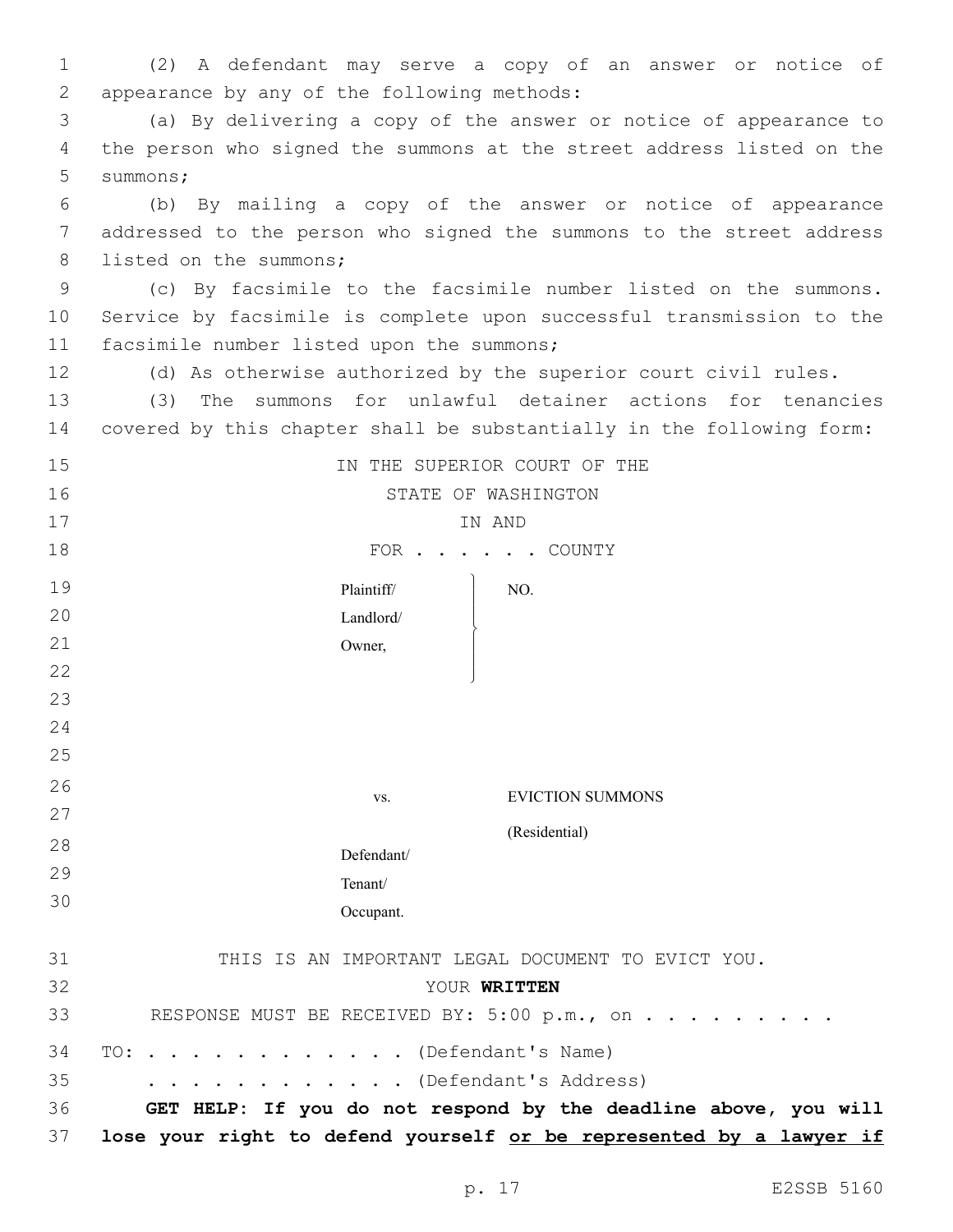**you cannot afford one in court and could be evicted.** ((If you cannot 2 afford a lawyer)) The court will appoint a lawyer to represent you if you are indigent as defined in section 8 of this act and are unable to afford a lawyer. For additional resources, you may call 2-1-1 or the Northwest Justice Project CLEAR Hotline outside King County (888) 201-1014 weekdays between 9:15 a.m. – 12:15 p.m., or (888) 387-7111 7 for seniors (age 60 and over). ((They can refer you to free or low- cost legal help.)) You may find additional information to help you at http://www.washingtonlawhelp.org. Free or low-cost mediation services to assist in nonpayment of rent disputes before any judicial proceedings occur are also available at dispute resolution centers 12 throughout the state. You can find your nearest dispute resolution center at https://www.resolutionwa.org.

 **HOW TO RESPOND: Phone calls to your Landlord or your Landlord's lawyer are not a response.** You may respond with a "notice of appearance." This is a letter that includes the following:

- 
- 

(1) A statement that you are appearing in the court case

(2) Names of the landlord(s) and the tenant(s) (as listed above)

 (3) Your name, your address where legal documents may be sent, your signature, phone number (if any), and case number (if the case is filed)

22 This case  $\Box$  is /  $\Box$  is not filed with the court. If this case is filed, you need to also file your response with the court by delivering a copy to the clerk of the court at: . . . . . . . . . . . (Clerk's Office/Address/Room number/Business hours of court clerk)

 **WHERE TO RESPOND:** You must mail, fax, or hand deliver your response letter to your Landlord's lawyer, or if no lawyer is named in the complaint, to your Landlord. If you mail the response letter, you must do it 3 days before the deadline above. Request receipt of a proof of mailing from the post office. If you hand deliver or fax it, you must do it by the deadline above. The address is:

32 . . . . . . . . (Attorney/Landlord Name)

. . . . . . . . . (Address)

. . . . . . . . . (Fax - required if available)

 **COURT DATE:** If you respond to this Summons, you will be notified of your hearing date in a document called an "Order to Show Cause." This is usually mailed to you. If you get notice of a hearing, **you must go to the hearing**. If you do not show up, your landlord can evict you. Your landlord might also charge you more money. If you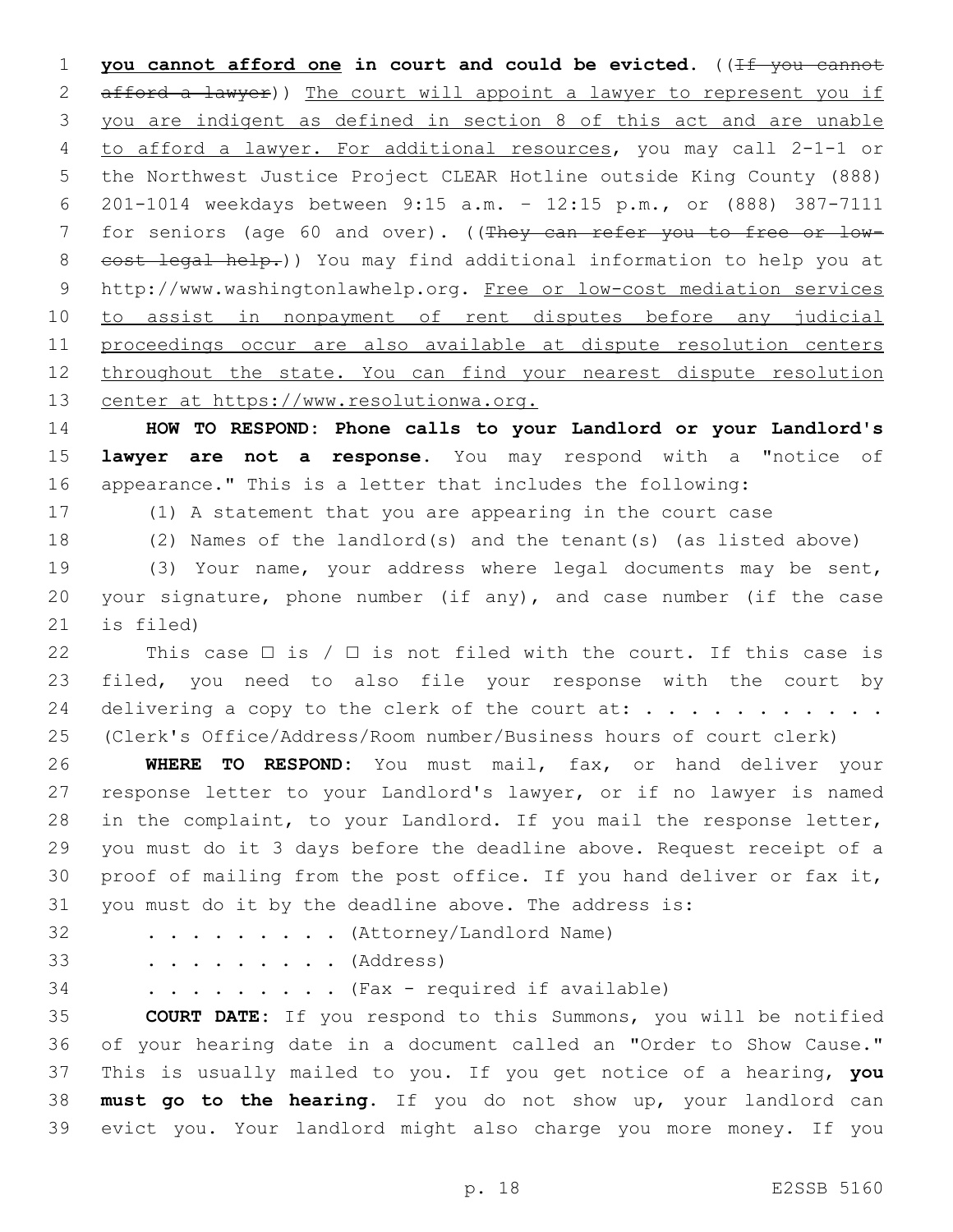move before the court date, you must tell your landlord or the 2 landlord's attorney.

## **LANDLORD ACCESS TO RENTAL ASSISTANCE PROGRAMS**

 NEW SECTION. **Sec. 12.** A new section is added to chapter 43.185C 5 RCW to read as follows:

 The department must authorize landlords an opportunity to apply to the following programs, if feasible, and establish application and eligibility requirements and any conditions on the receipt of funds 9 as the department deems appropriate:

 (1) Rental assistance provided through the consolidated homeless 11 grant program;

 (2) Rental assistance provided through the emergency solutions 13 grant program; and

 (3) Any rental assistance program funded through receipt of any 15 federal COVID-19 relief funds.

### **OTHER TENANT PROTECTIONS**

 **Sec. 13.** RCW 59.12.040 and 2010 c 8 s 19007 are each amended to 18 read as follows:

 Any notice provided for in this chapter shall be served either (1) by delivering a copy personally to the person entitled thereto; or (2) if he or she be absent from the premises unlawfully held, by 22 leaving there a copy, with some person of suitable age and discretion, and sending a copy through the mail addressed to the person entitled thereto at his or her place of residence; or (3) if the person to be notified be a tenant, or an unlawful holder of premises, and his or her place of residence is not known, or if a person of suitable age and discretion there cannot be found then by affixing a copy of the notice in a conspicuous place on the premises unlawfully held, and also delivering a copy to a person there residing, if such a person can be found, and also sending a copy through the mail addressed to the tenant, or unlawful occupant, at the place where the premises unlawfully held are situated. Service upon a subtenant may be made in the same manner: PROVIDED, That in cases where the tenant or unlawful occupant, shall be conducting a hotel, inn, lodging house, boarding house, or shall be renting rooms while still retaining control of the premises as a whole, that the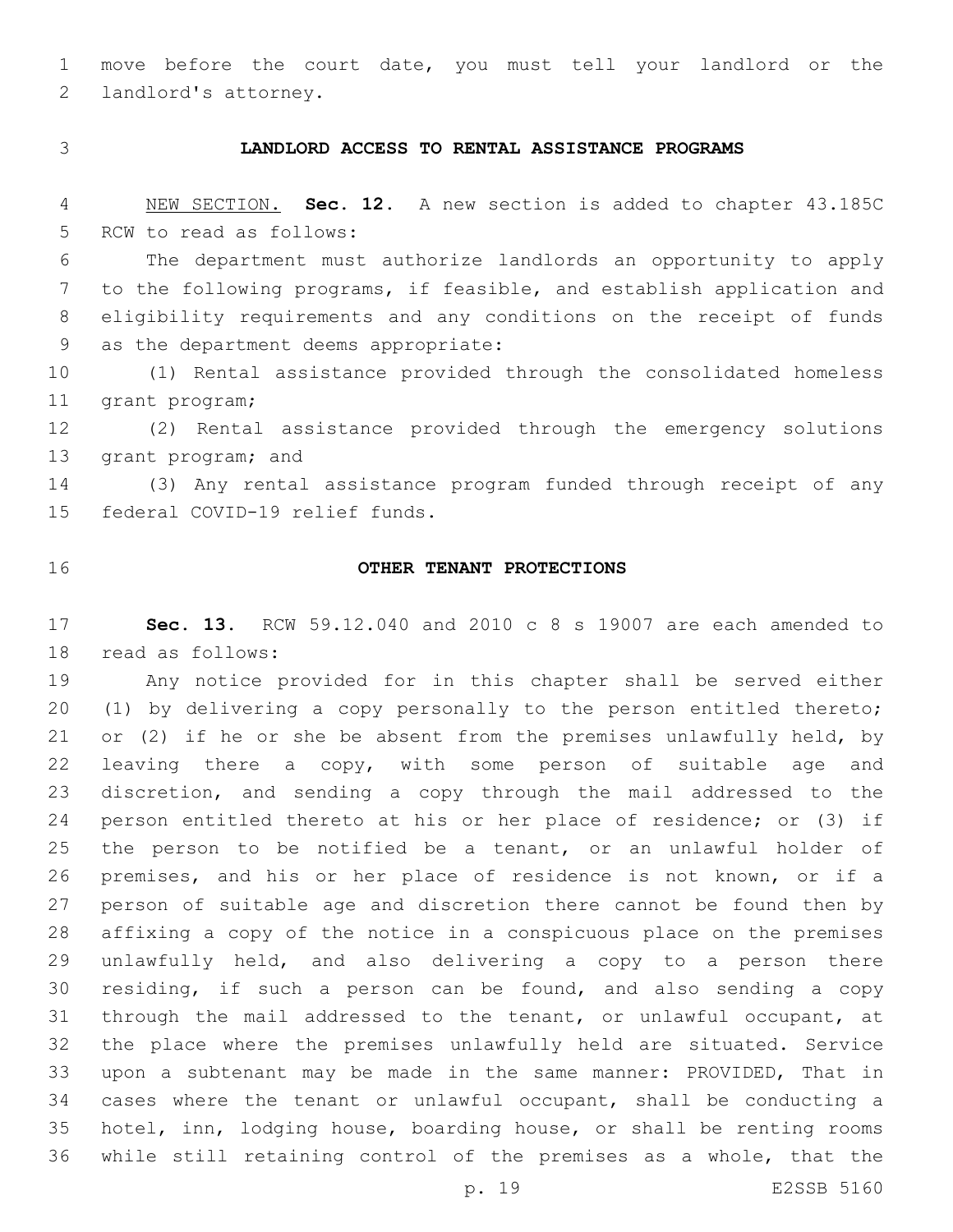guests, lodgers, boarders, or persons renting such rooms shall not be considered as subtenants within the meaning of this chapter, but all such persons may be served by affixing a copy of the notice to be served in two conspicuous places upon the premises unlawfully held; and such persons shall not be necessary parties defendant in an action to recover possession of said premises. Service of any notice provided for in this chapter may be had upon a corporation by delivering a copy thereof to any officer, agent, or person having charge of the business of such corporation, at the premises unlawfully held, and in case no such officer, agent, or person can be found upon such premises, then service may be had by affixing a copy of such notice in a conspicuous place upon said premises and by sending a copy through the mail addressed to such corporation at the place where said premises are situated. Proof of any service under this section may be made by the affidavit of the person making the same in like manner and with like effect as the proof of service of summons in civil actions. When a copy of notice is sent through the mail, as provided in this section, service shall be deemed complete when such copy is deposited in the United States mail in the county in which the property is situated properly addressed with postage prepaid: PROVIDED, HOWEVER, That when service is made by mail one additional day shall be allowed before the commencement of an action 23 based upon such notice. ((RCW 59.18.375 may also apply to notice 24 given under this chapter.))

 **Sec. 14.** RCW 59.18.230 and 2020 c 315 s 6 and 2020 c 177 s 2 are 26 each reenacted and amended to read as follows:

 (1)(a) Any provision of a lease or other agreement, whether oral or written, whereby any section or subsection of this chapter is waived except as provided in RCW 59.18.360 and shall be deemed against public policy and shall be unenforceable. Such unenforceability shall not affect other provisions of the agreement 32 which can be given effect without them.

 (b) Any agreement, whether oral or written, between a landlord 34 and tenant, or their representatives, and entered into pursuant to an 35 unlawful detainer action under this chapter that requires the tenant to pay any amount in violation of RCW 59.18.283 or the statutory judgment amount limits under RCW 59.18.410 (1) or (2), or waives any rights of the tenant under RCW 59.18.410 or any other rights afforded under this chapter except as provided in RCW 59.18.360 is void and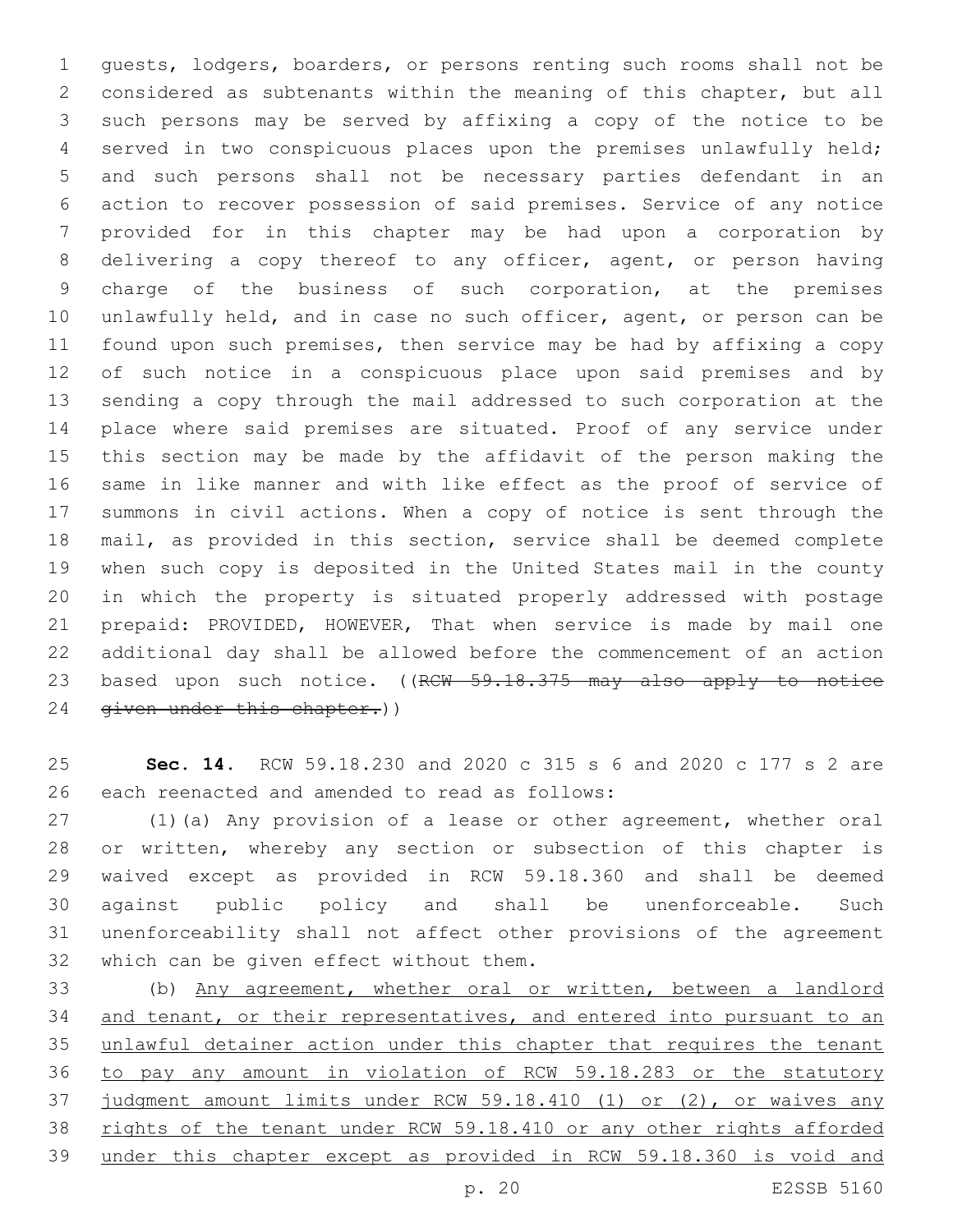unenforceable. A landlord may not threaten a tenant with eviction for failure to pay nonpossessory charges limited under RCW 59.18.283.

(2) No rental agreement may provide that the tenant:

 (a) Agrees to waive or to forgo rights or remedies under this 5 chapter; or

 (b) Authorizes any person to confess judgment on a claim arising 7 out of the rental agreement; or

 (c) Agrees to pay the landlord's attorneys' fees, except as 9 authorized in this chapter; or

 (d) Agrees to the exculpation or limitation of any liability of the landlord arising under law or to indemnify the landlord for that 12 liability or the costs connected therewith; or

 (e) And landlord have agreed to a particular arbitrator at the 14 time the rental agreement is entered into; or

 (f) Agrees to pay late fees for rent that is paid within five days following its due date. If rent is more than five days past due, the landlord may charge late fees commencing from the first day after the due date until paid. Nothing in this subsection prohibits a landlord from serving a notice to pay or vacate at any time after the 20 rent becomes due.

 (3) A provision prohibited by subsection (2) of this section included in a rental agreement is unenforceable. If a landlord deliberately uses a rental agreement containing provisions known by him or her to be prohibited, the tenant may recover actual damages 25 sustained by him or her, statutory damages not to exceed ( $f$ ive 26 hundred dollars)) \$500, costs of suit, and reasonable attorneys' 27 fees.

 (4) The common law right of the landlord of distress for rent is hereby abolished for property covered by this chapter. Any provision in a rental agreement creating a lien upon the personal property of the tenant or authorizing a distress for rent is null and void and of no force and effect. Any landlord who takes or detains the personal property of a tenant without the specific written consent of the tenant to such incident of taking or detention, and who, after written demand by the tenant for the return of his or her personal property, refuses to return the same promptly shall be liable to the tenant for the value of the property retained, actual damages, and if the refusal is intentional, may also be liable for damages of up to 39 ((five hundred dollars)) \$500 per day but not to exceed ((five 40 thousand dollars)) \$5,000, for each day or part of a day that the

p. 21 E2SSB 5160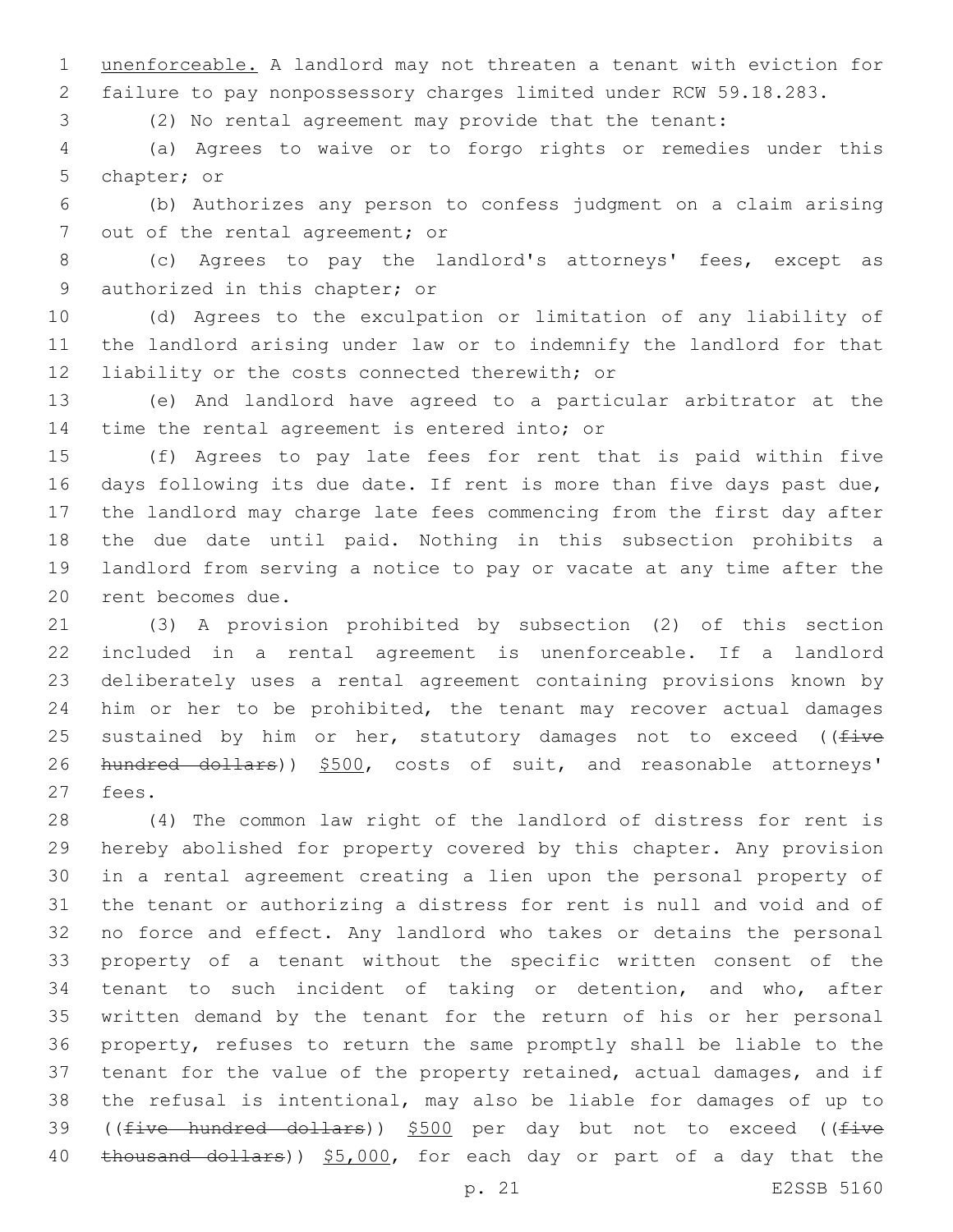tenant is deprived of his or her property. The prevailing party may recover his or her costs of suit and a reasonable attorneys' fee.

 In any action, including actions pursuant to chapters 7.64 or 12.28 RCW, brought by a tenant or other person to recover possession of his or her personal property taken or detained by a landlord in violation of this section, the court, upon motion and after notice to the opposing parties, may waive or reduce any bond requirements where it appears to be to the satisfaction of the court that the moving party is proceeding in good faith and has, prima facie, a meritorious claim for immediate delivery or redelivery of said property.

 **Sec. 15.** RCW 59.20.040 and 1999 c 359 s 3 are each amended to 12 read as follows:

 This chapter shall regulate and determine legal rights, remedies, and obligations arising from any rental agreement between a landlord and a tenant regarding a mobile home lot and including specified amenities within the mobile home park, mobile home park cooperative, 17 or mobile home park subdivision, where the tenant has no ownership interest in the property or in the association which owns the property, whose uses are referred to as a part of the rent structure paid by the tenant. All such rental agreements shall be unenforceable to the extent of any conflict with any provision of this chapter. Chapter 59.12 RCW shall be applicable only in implementation of the provisions of this chapter and not as an alternative remedy to this chapter which shall be exclusive where applicable: PROVIDED, That the provision of RCW 59.12.090, 59.12.100, and 59.12.170 shall not apply to any rental agreement included under the provisions of this 27 chapter. RCW 59.18.055 ((and 59.18.370)), section 8 of this act, 59.18.365, 59.18.370, and 59.18.380 through 59.18.410 shall be applicable to any action of forcible entry or detainer or unlawful detainer arising from a tenancy under the provisions of this chapter, except when a mobile home, manufactured home, or park model or a tenancy in a mobile home lot is abandoned. Rentals of mobile homes, manufactured homes, or park models themselves are governed by the residential landlord-tenant act, chapter 59.18 RCW.

 NEW SECTION. **Sec. 16.** This act does not apply to assisted living facilities licensed under chapter 18.20 RCW, to nursing homes licensed under chapter 18.51 RCW, to adult family homes licensed